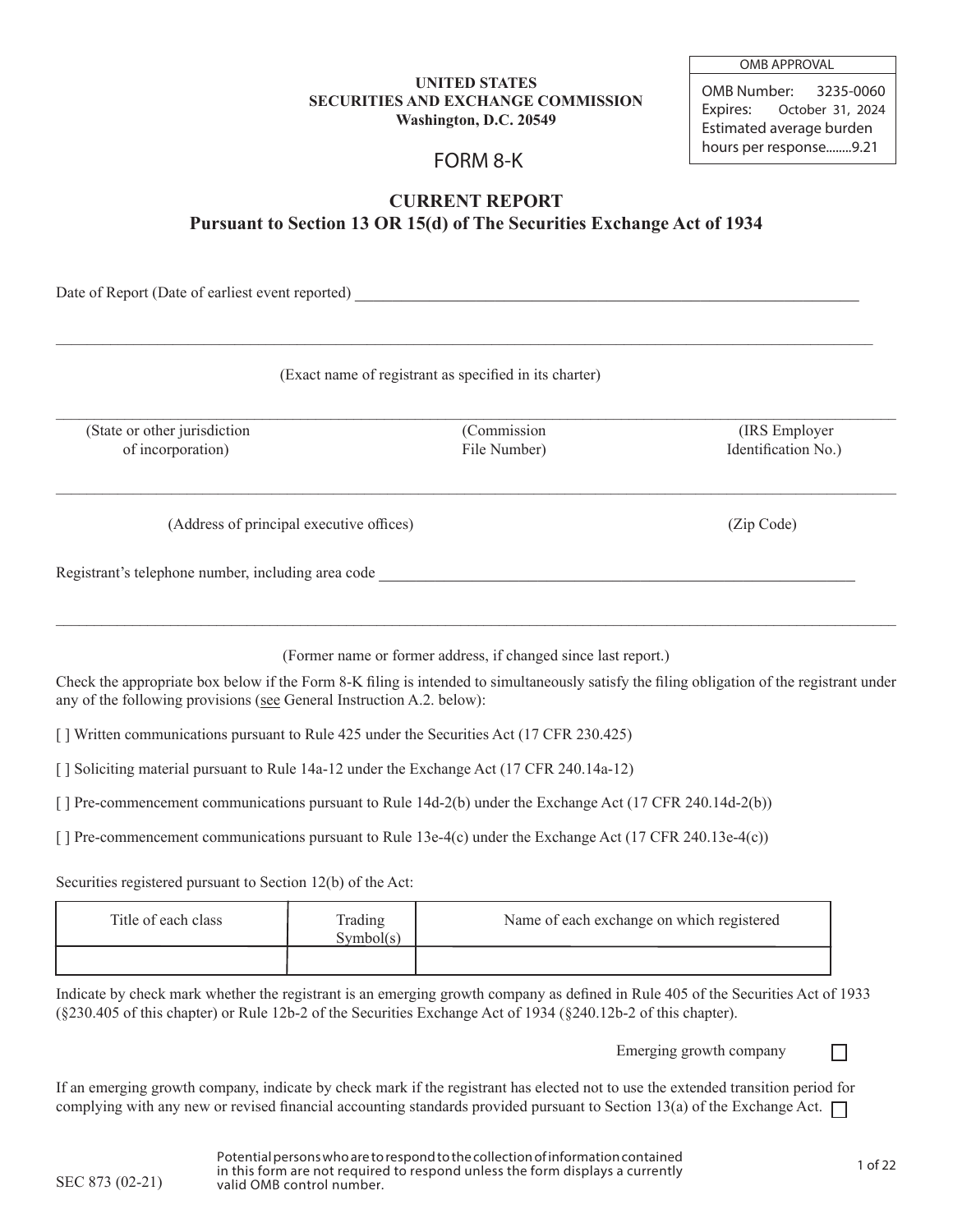#### **GENERAL INSTRUCTIONS**

### **A. Rule as to Use of Form 8-K.**

1. Form 8-K shall be used for current reports under Section 13 or 15(d) of the Securities Exchange Act of 1934, filed pursuant to Rule 13a-11 or Rule 15d-11 and for reports of nonpublic information required to be disclosed by Regulation FD (17 CFR 243.100 and 243.101).

2. Form 8-K may be used by a registrant to satisfy its filing obligations pursuant to Rule 425 under the Securities Act, regarding written communications related to business combination transactions, or Rules 14a-12(b) or Rule 14d-2(b) under the Exchange Act, relating to soliciting materials and pre-commencement communications pursuant to tender offers, respectively, provided that the Form 8-K filing satisfies all the substantive requirements of those rules (other than the Rule  $425(c)$  requirement to include certain specified information in any prospectus filed pursuant to such rule). Such filing is also deemed to be filed pursuant to any rule for which the box is checked. A registrant is not required to check the box in connection with Rule 14a-12(b) or Rule 14d-2(b) if the communication is filed pursuant to Rule 425. Communications filed pursuant to Rule 425 are deemed filed under the other applicable sections. See Note 2 to Rule 425, Rule 14a-12(b) and Instruction 2 to Rule 14d-2(b)(2).

#### **B. Events to be Reported and Time for Filing of Reports.**

1. A report on this form is required to be filed or furnished, as applicable, upon the occurrence of any one or more of the events specified in the items in Sections 1 - 6 and 9 of this form. Unless otherwise specified, a report is to be filed or furnished within four business days after occurrence of the event. If the event occurs on a Saturday, Sunday or holiday on which the Commission is not open for business, then the four business day period shall begin to run on, and include, the first business day thereafter. A registrant either furnishing a report on this form under Item 7.01 (Regulation FD Disclosure) or electing to file a report on this form under Item 8.01 (Other Events) solely to satisfy its obligations under Regulation FD (17 CFR 243.100 and 243.101) must furnish such report or make such filing, as applicable, in accordance with the requirements of Rule 100(a) of Regulation FD (17 CFR 243.100(a)), including the deadline for furnishing or filing such report. A report pursuant to Item 5.08 is to be filed within four business days after the registrant determines the anticipated meeting date.

2. The information in a report furnished pursuant to Item 2.02 (Results of Operations and Financial Condition) or Item 7.01 (Regulation FD Disclosure) shall not be deemed to be "filed" for purposes of Section 18 of the Exchange Act or otherwise subject to the liabilities of that section, unless the registrant specifically states that the information is to be considered "filed" under the Exchange Act or incorporates it by reference into a filing under the Securities Act or the Exchange Act. If a report on Form 8-K contains disclosures under Item 2.02 or Item 7.01, whether or not the report contains disclosures regarding other items, all exhibits to such report relating to Item 2.02 or Item 7.01 will be deemed furnished, and not filed, unless the registrant specifies, under Item 9.01 (Financial Statements and Exhibits), which exhibits, or portions of exhibits, are intended to be deemed filed rather than furnished pursuant to this instruction.

3. If the registrant previously has reported substantially the same information as required by this form, the registrant need not make an additional report of the information on this form. To the extent that an item calls for disclosure of developments concerning a previously reported event or transaction, any information required in the new report or amendment about the previously reported event or transaction may be provided by incorporation by reference to the previously filed report. The term previously reported is defined in Rule 12b-2 (17 CFR 240.12b-2).

4. Copies of agreements, amendments or other documents or instruments required to be filed pursuant to Form 8-K are not required to be filed or furnished as exhibits to the Form 8-K unless specifically required to be filed or furnished by the applicable Item. This instruction does not affect the requirement to otherwise file such agreements, amendments or other documents or instruments, including as exhibits to registration statements and periodic reports pursuant to the requirements of Item 601 of Regulation S-K.

5. When considering current reporting on this form, particularly of other events of material importance pursuant to Item 7.01 (Regulation FD Disclosure) and Item 8.01(Other Events), registrants should have due regard for the accuracy, completeness and currency of the information in registration statements filed under the Securities Act which incorporate by reference information in reports filed pursuant to the Exchange Act, including reports on this form.

6. A registrant's report under Item 7.01 (Regulation FD Disclosure) or Item 8.01 (Other Events) will not be deemed an admission as to the materiality of any information in the report that is required to be disclosed solely by Regulation FD.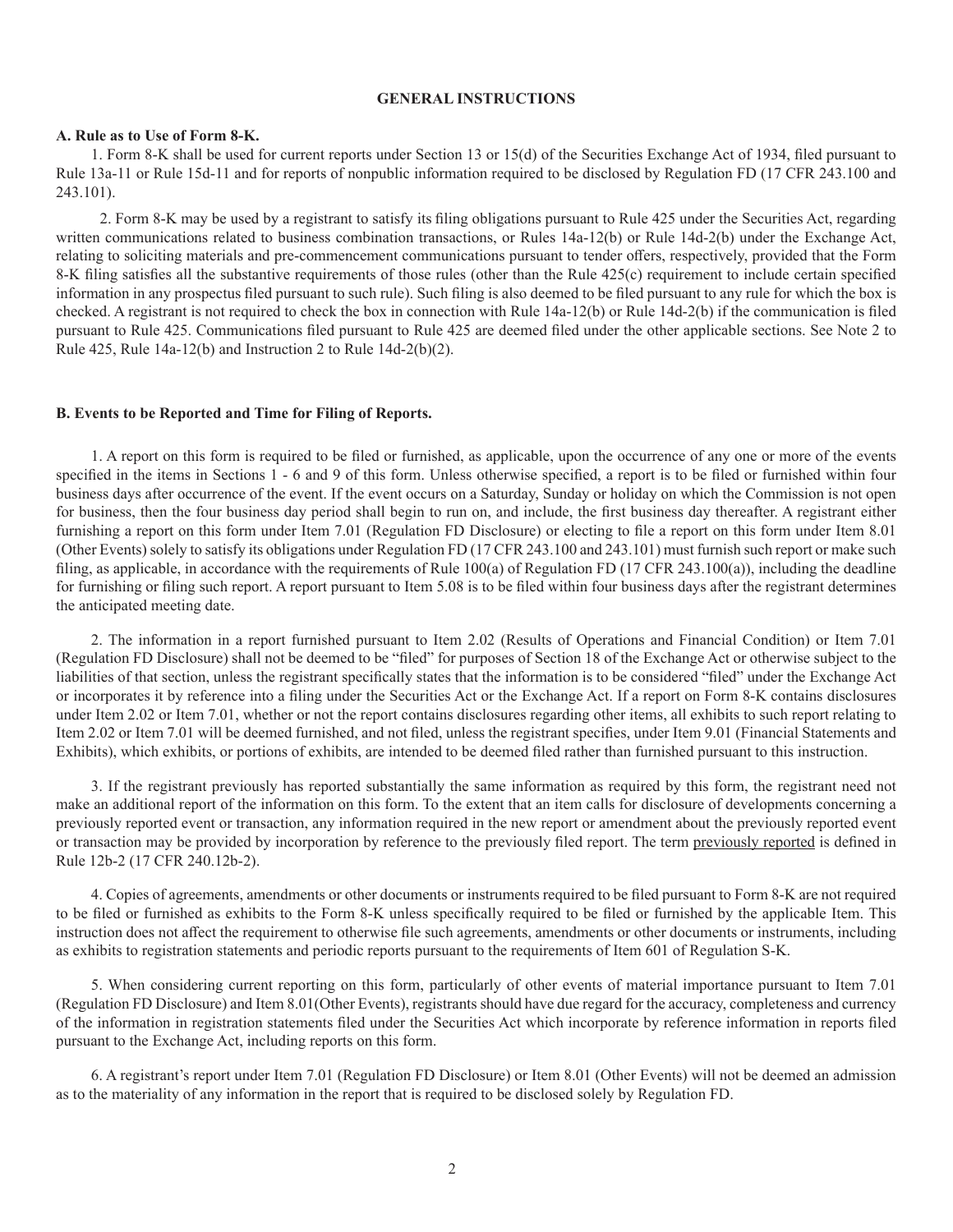### **C. Application of General Rules and Regulations.**

- 1. The General Rules and Regulations under the Act (17 CFR Part 240) contain certain general requirements which are applicable to reports on any form. These general requirements should be carefully read and observed in the preparation and filing of reports on this form.
- 2. Particular attention is directed to Regulation 12B (17 CFR 240.12b-1 et seq.) which contains general requirements regarding matters such as the kind and size of paper to be used, the legibility of the report, the information to be given whenever the title of securities is required to be stated, and the filing of the report. The definitions contained in Rule 12b-2 should be especially noted. See also Regulations 13A (17 CFR 240.13a-1 et seq.) and 15D (17 CFR 240.1 5d-1 et seq.).

### **D. Preparation of Report.**

This form is not to be used as a blank form to be filled in, but only as a guide in the preparation of the report on paper meeting the requirements of Rule 12b-12 (17 CFR 240.12b-12). The report shall contain the number and caption of the applicable item, but the text of such item may be omitted, provided the answers thereto are prepared in the manner specified in Rule 12b-13 (17 CFR 240.12b-13). To the extent that Item 1.01 and one or more other items of the form are applicable, registrants need not provide the number and caption of Item 1.01 so long as the substantive disclosure required by Item 1.01 is disclosed in the report and the number and caption of the other applicable item(s) are provided. All items that are not required to be answered in a particular report may be omitted and no reference thereto need be made in the report. All instructions should also be omitted.

### **E. Signature and Filing of Report.**

Three complete copies of the report, including any financial statements, exhibits or other papers or documents filed as a part thereof, and five additional copies which need not include exhibits, shall be filed with the Commission. At least one complete copy of the report, including any financial statements, exhibits or other papers or documents filed as a part thereof, shall be filed, with each exchange on which any class of securities of the registrant is registered. At least one complete copy of the report filed with the Commission and one such copy filed with each exchange shall be manually signed. Copies not manually signed shall bear typed or printed signatures.

### **F. Incorporation by Reference.**

If the registrant makes available to its stockholders or otherwise publishes, within the period prescribed for filing the report, a press release or other document or statement containing information meeting some or all of the requirements of this form, the information called for may be incorporated by reference to such published document or statement, in answer or partial answer to any item or items of this form, provided copies thereof are filed as an exhibit to the report on this form.

### **G. Use of this Form by Asset-Backed Issuers.**

The following applies to registrants that are asset-backed issuers. Terms used in this General Instruction G. have the same meaning as in Item 1101 of Regulation AB (17 CFR 229.1101).

- 1. *Reportable Events That May Be Omitted*.
- The registrant need not file a report on this Form upon the occurrence of any one or more of the events specified in the following:
- (a) Item 2.01, Completion of Acquisition or Disposition of Assets;
- (b) Item 2.02, Results of Operations and Financial Condition;
- (c) Item 2.03, Creation of a Direct Financial Obligation or an Obligation under an Off-Balance Sheet Arrangement of a Registrant;
- (d) Item 2.05, Costs Associated with Exit or Disposal Activities;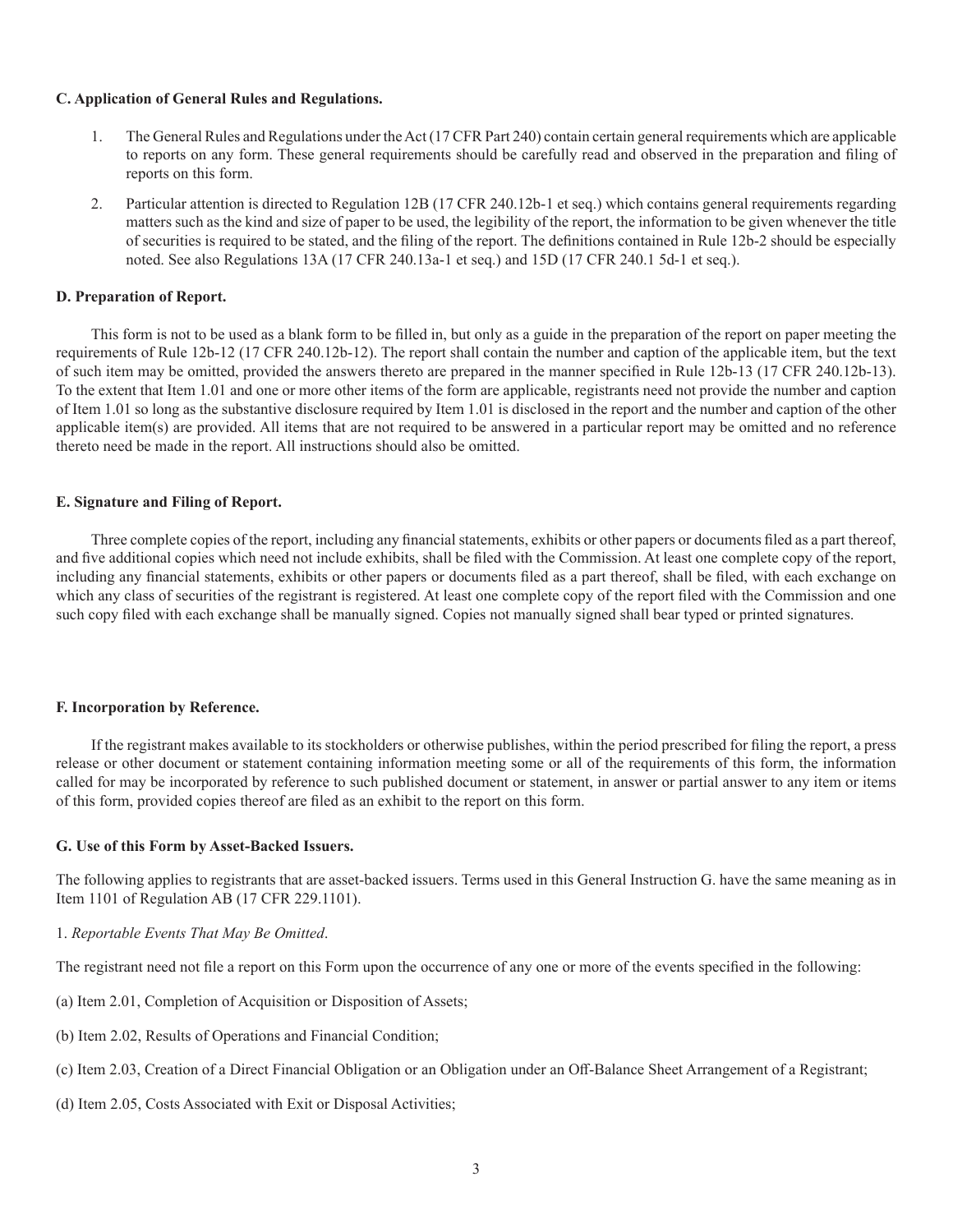(e) Item 2.06, Material Impairments;

(f) Item 3.01, Notice of Delisting or Failure to Satisfy a Continued Listing Rule or Standard; Transfer of Listing;

- (g) Item 3.02, Unregistered Sales of Equity Securities;
- (h) Item 4.01, Changes in Registrant's Certifying Accountant;
- (i) Item 4.02, Non-Reliance on Previously Issued Financial Statements or a Related Audit Report or Completed Interim Review;
- (j) Item 5.01, Changes in Control of Registrant;
- (k) Item 5.02, Departure of Directors or Principal Officers; Election of Directors; Appointment of Principal Officers;
- (*l*) Item 5.04, Temporary Suspension of Trading Under Registrant's Employee Benefit Plans; and
- (m) Item 5.05, Amendments to the Registrant's Code of Ethics, or Waiver of a Provision of the Code of Ethics.
- 2. *Additional Disclosure for the Form 8-K Cover Page*.

Immediately after the name of the issuing entity on the cover page of the Form 8-K, as separate line items, identify the exact name of the depositor as specified in its charter and the exact name of the sponsor as specified in its charter. Include a Central Index Key number for the depositor and the issuing entity, and if available, the sponsor.

### 3. *Signatures*.

The Form 8-K must be signed by the depositor. In the alternative, the Form 8-K may be signed on behalf of the issuing entity by a duly authorized representative of the servicer. If multiple servicers are involved in servicing the pool assets, a duly authorized representative of the master servicer (or entity performing the equivalent function) must sign if a representative of the servicer is to sign the report on behalf of the issuing entity.

# **INFORMATION TO BE INCLUDED IN THE REPORT**

# **Section 1 - Registrant's Business and Operations**

# Item 1.01 Entry into a Material Definitive Agreement.

(a) If the registrant has entered into a material definitive agreement not made in the ordinary course of business of the registrant, or into any amendment of such agreement that is material to the registrant, disclose the following information:

 a brief description of any material relationship between the registrant or its affiliates and any of the parties, other than in respect of the (1) the date on which the agreement was entered into or amended, the identity of the parties to the agreement or amendment and material definitive agreement or amendment; and

(2) a brief description of the terms and conditions of the agreement or amendment that are material to the registrant.

(b) For purposes of this Item 1.01, a material definitive agreement means an agreement that provides for obligations that are material to and enforceable against the registrant, or rights that are material to the registrant and enforceable by the registrant against one or more other parties to the agreement, in each case whether or not subject to conditions.

### Instructions.

1. Any material definitive agreement of the registrant not made in the ordinary course of the registrant's business must be disclosed under this Item 1.01. An agreement is deemed to be not made in the ordinary course of a registrant's business even if the agreement is such as ordinarily accompanies the kind of business conducted by the registrant if it involves the subject matter identified in Item  $601(b)(10)(ii)$  $(A)$  - (D) of Regulation S-K (17 CFR 229.601(b)(10)(ii)(A) - (D)). An agreement involving the subject matter identified in Item 601(b)  $(10)(iii)(A)$  or  $(B)$  need not be disclosed under this Item.

2. A registrant must provide disclosure under this Item 1.01 if the registrant succeeds as a party to the agreement or amendment to the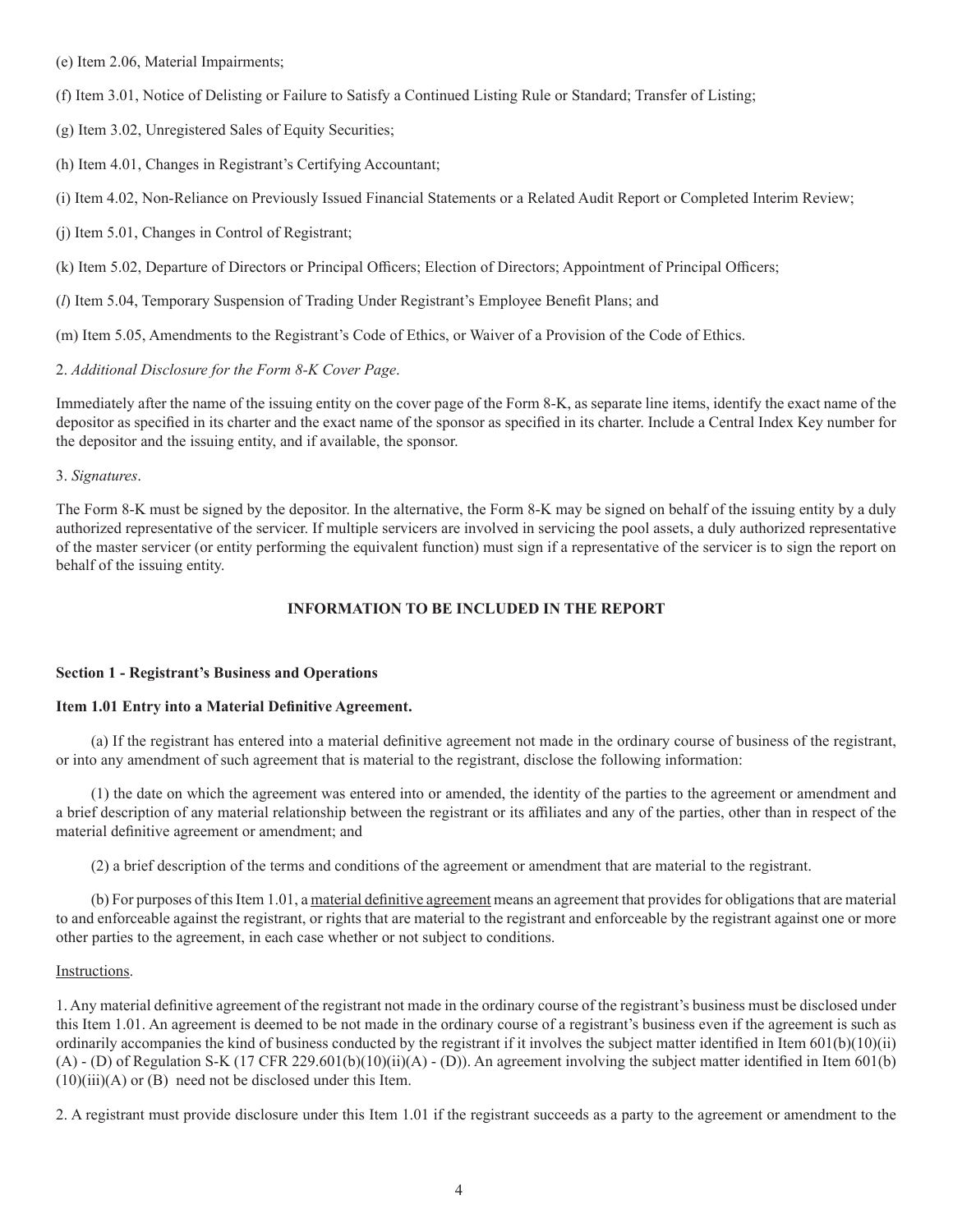agreement by assumption or assignment (other than in connection with a merger or acquisition or similar transaction).

3. With respect to asset-backed securities, as defined in Item 1101 of Regulation AB (17 CFR 229.1101), disclosure is required under this Item 1.01 regarding the entry into or an amendment to a definitive agreement that is material to the asset-backed securities transaction, even if the registrant is not a party to such agreement (*e.g.*, a servicing agreement with a servicer contemplated by Item 1108(a)(3) of Regulation AB (17 CFR 229.1108(a)(3)).

4. To the extent a material definitive agreement is filed as an exhibit under this Item 1.01, schedules (or similar attachments) to the exhibits are not required to be filed unless they contain information material to an investment or voting decision and that information is not otherwise disclosed in the exhibit or the disclosure document. Each exhibit filed must contain a list briefly identifying the contents of all omitted schedules. Registrants need not prepare a separate list of omitted information if such information is already included within the exhibit in a manner that conveys the subject matter of the omitted schedules and attachments. In addition, the registrant must provide a copy of any omitted schedule to the Commission or its staff upon request.

5. To the extent a material definitive agreement is filed as an exhibit under this Item 1.01, the registrant may redact information from the exhibit if disclosure of such information would constitute a clearly unwarranted invasion of personal privacy (e.g., disclosure of bank account numbers, social security numbers, home addresses and similar information).

6. To the extent a material definitive agreement is filed as an exhibit under this Item 1.01, the registrant may redact provisions or terms of the exhibit if those provisions or terms are both (i) not material and (ii) would likely cause competitive harm to the registrant if publicly disclosed, provided that the registrant intends to incorporate by reference this filing into its future periodic reports or registration statements, as applicable, in satisfaction of Item 601(b)(10) of Regulation S-K. If it chooses to redact information pursuant to this instruction, the registrant should mark the exhibit index to indicate that portions of the exhibit or exhibits have been omitted and include a prominent statement on the first page of the redacted exhibit that certain identified information has been excluded from the exhibit because it is both (i) not material and (ii) would likely cause competitive harm to the registrant if publicly disclosed. The registrant also must indicate by brackets where the information is omitted from the filed version of the exhibit.

If requested by the Commission or its staff, the registrant must promptly provide an unredacted copy of the exhibit on a supplemental basis. The Commission or its staff also may request the registrant to provide its materiality and competitive harm analyses on a supplemental basis. Upon evaluation of the registrant's supplemental materials, the Commission or its staff may request the registrant to amend its filing to include in the exhibit any previously redacted information that is not adequately supported by the registrant's materiality and competitive harm analyses.

The registrant may request confidential treatment of the supplemental material submitted under Instruction 6 of this Item pursuant to Rule 83 (§ 200.83 of this chapter) while it is in the possession of the Commission or its staff. After completing its review of the supplemental information, the Commission or its staff will return or destroy it at the request of the registrant, if the registrant complies with the procedures outlined in Rules 418 or 12b-4 (§ 230.418 or 240.12b-4 of this chapter).

### Item 1.02 Termination of a Material Definitive Agreement.

(a) If a material definitive agreement which was not made in the ordinary course of business of the registrant and to which the registrant is a party is terminated otherwise than by expiration of the agreement on its stated termination date, or as a result of all parties completing their obligations under such agreement, and such termination of the agreement is material to the registrant, disclose the following information:

(1) the date of the termination of the material definitive agreement, the identity of the parties to the agreement and a brief description of any material relationship between the registrant or its affiliates and any of the parties other than in respect of the material definitive agreement;

- (2) a brief description of the terms and conditions of the agreement that are material to the registrant;
- (3) a brief description of the material circumstances surrounding the termination; and
- (4) any material early termination penalties incurred by the registrant.
- (b) For purposes of this Item 1.02, the term material definitive agreement shall have the same meaning as set forth in Item 1.01(b).

#### Instructions.

1. No disclosure is required solely by reason of this Item 1.02 during negotiations or discussions regarding termination of a material definitive agreement unless and until the agreement has been terminated.

2. No disclosure is required solely by reason of this Item 1.02 if the registrant believes in good faith that the material definitive agreement has not been terminated, unless the registrant has received a notice of termination pursuant to the terms of agreement.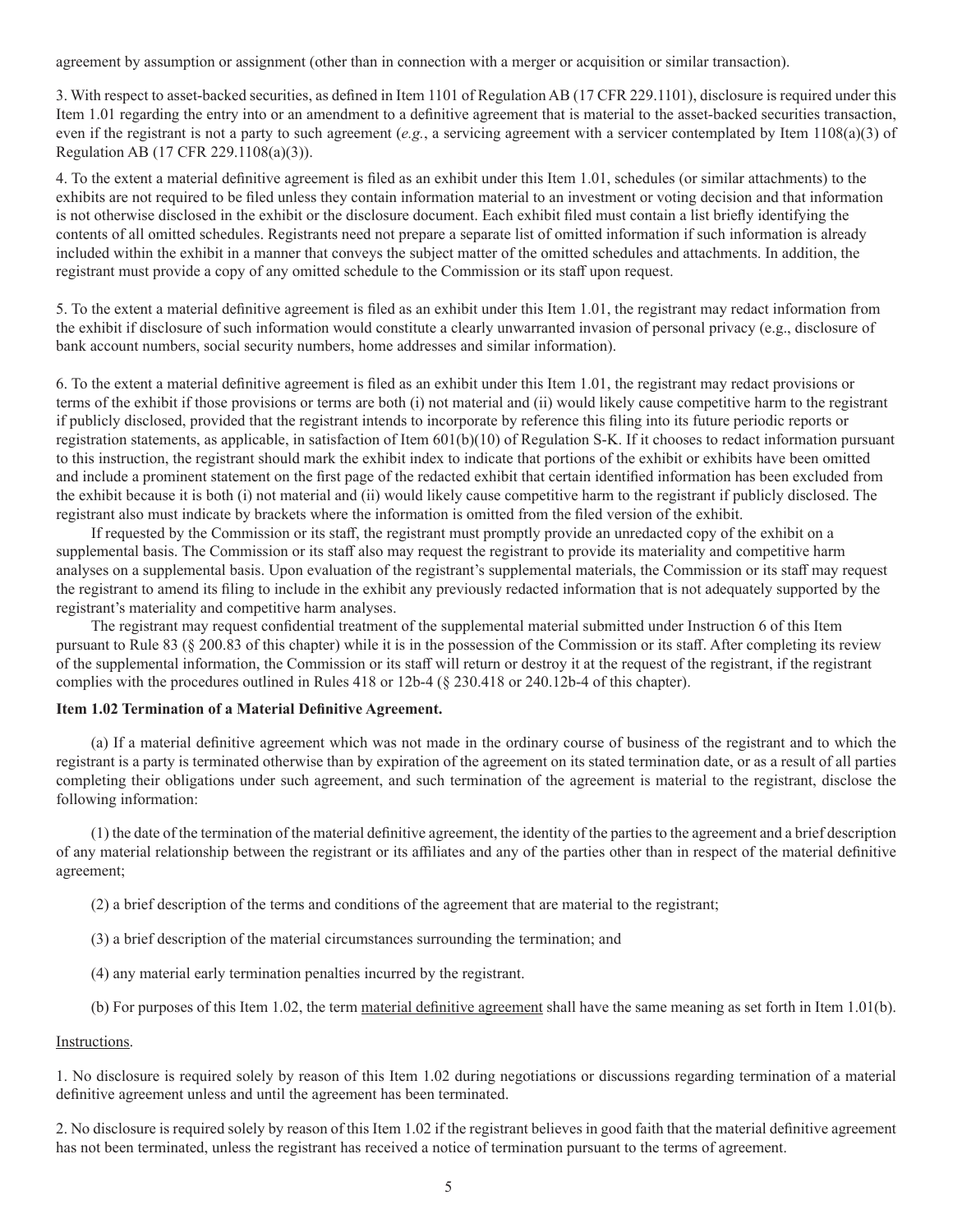3. With respect to asset-backed securities, as defined in Item 1101 of Regulation AB (17 CFR 229.1101), disclosure is required under this Item 1.02 regarding the termination of a definitive agreement that is material to the asset-backed securities transaction (otherwise than by expiration of the agreement on its stated termination date or as a result of all parties completing their obligations under such agreement), even if the registrant is not a party to such agreement (*e.g.*, a servicing agreement with a servicer contemplated by Item 1108(a)(3) of Regulation AB (17 CFR 229.1108(a)(3)).

### **Item 1.03 Bankruptcy or Receivership.**

 (a) If a receiver, fiscal agent or similar officer has been appointed for a registrant or its parent, in a proceeding under the U.S. directors and officers in possession but subject to the supervision and orders of a court or governmental authority, disclose the following Bankruptcy Code or in any other proceeding under state or federal law in which a court or governmental authority has assumed jurisdiction over substantially all of the assets or business of the registrant or its parent, or if such jurisdiction has been assumed by leaving the existing information:

- (1) the name or other identification of the proceeding;
- (2) the identity of the court or governmental authority;
- (3) the date that jurisdiction was assumed; and
- (4) the identity of the receiver, fiscal agent or similar officer and the date of his or her appointment.

(b) If an order confirming a plan of reorganization, arrangement or liquidation has been entered by a court or governmental authority having supervision or jurisdiction over substantially all of the assets or business of the registrant or its parent, disclose the following;

(1) the identity of the court or governmental authority;

(2) the date that the order confirming the plan was entered by the court or governmental authority;

(3) a summary of the material features of the plan and, pursuant to Item 9.01 (Financial Statements and Exhibits), a copy of the plan as confirmed;

(4) the number of shares or other units of the registrant or its parent issued and outstanding, the number reserved for future issuance in respect of claims and interests filed and allowed under the plan, and the aggregate total of such numbers; and

(5) information as to the assets and liabilities of the registrant or its parent as of the date that the order confirming the plan was entered, or a date as close thereto as practicable.

### Instructions.

1. The information called for in paragraph (b)(5) of this Item 1.03 may be presented in the form in which it was furnished to the court or governmental authority.

2. With respect to asset-backed securities, disclosure also is required under this Item 1.03 if the depositor (or servicer if the servicer signs the report on Form 10-K (17 CFR 249.310) of the issuing entity) becomes aware of any instances described in paragraph (a) or (b) of this Item with respect to the sponsor, depositor, servicer contemplated by Item 1108(a)(3) of Regulation AB (17 CFR 229.1108(a) (3)), trustee, significant obligor, enhancement or support provider contemplated by Items 1114(b) or 1115 of Regulation AB (17 CFR 229.1114(b) or 229.1115) or other material party contemplated by Item  $1101(d)(1)$  of Regulation AB (17 CFR 1101(d)(1)). Terms used in this Instruction 2 have the same meaning as in Item 1101 of Regulation AB (17 CFR 229.1101).

# **Item 1.04 Mine Safety – Reporting of Shutdowns and Patterns of Violations.**

(a) If the registrant or a subsidiary of the registrant has received, with respect to a coal or other mine of which the registrant or a subsidiary of the registrant is an operator

• an imminent danger order issued under section 107(a) of the Federal Mine Safety and Health Act of 1977 (30 U.S.C. 817(a));

• a written notice from the Mine Safety and Health Administration that the coal or other mine has a pattern of violations of mandatory health or safety standards that are of such nature as could have significantly and substantially contributed to the cause and effect of coal or other mine health or safety hazards under section 104(e) of such Act (30 U.S.C. 814(e)); or

• a written notice from the Mine Safety and Health Administration that the coal or other mine has the potential to have such a pattern, disclose the following information: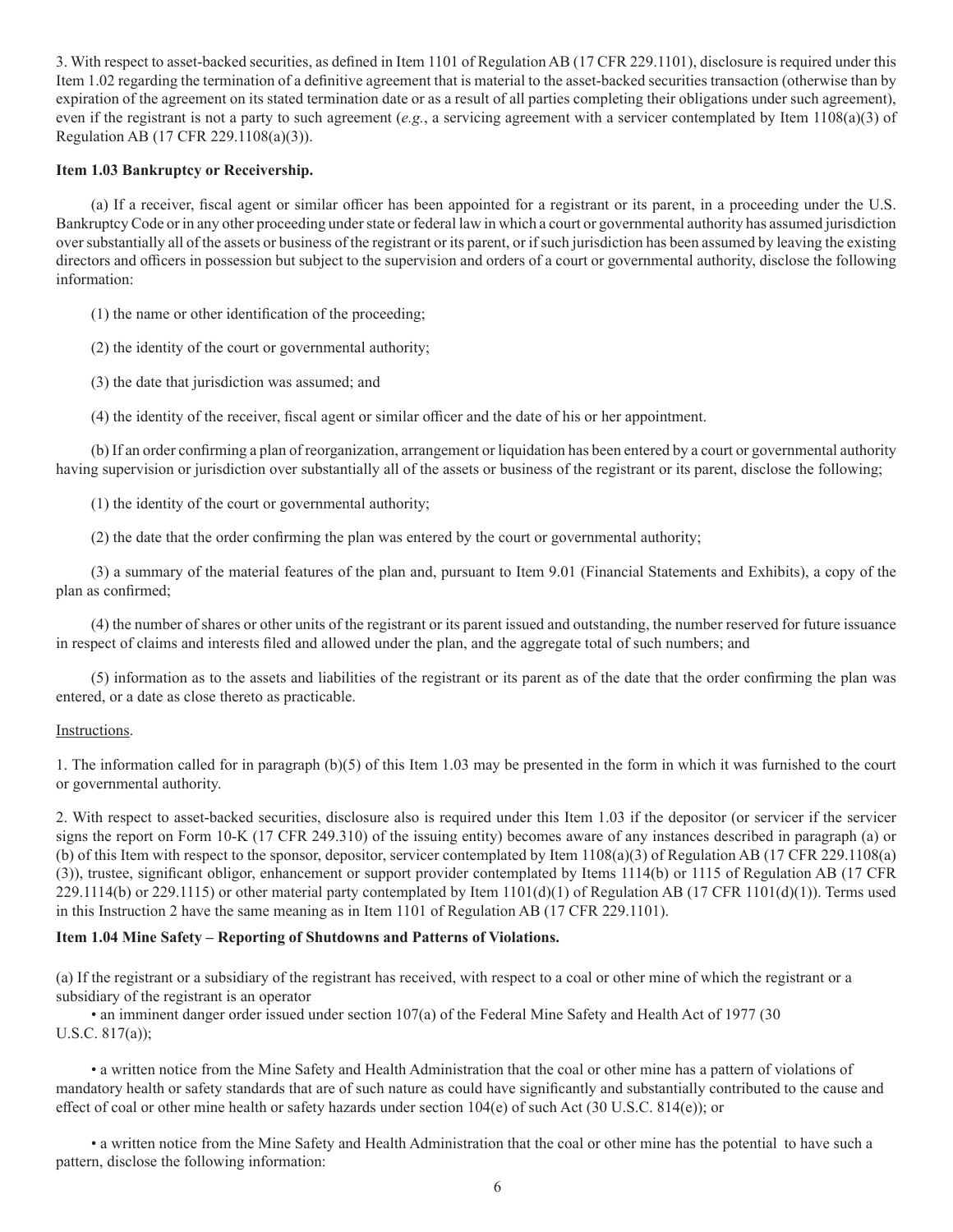- (1) The date of receipt by the issuer or a subsidiary of such order or notice.
- (2) The category of the order or notice.
- (3) The name and location of the mine involved.

# *Instructions to Item 1.04.*

1. The term "coal or other mine" means a coal or other mine, as defined in section 3 of the Federal Mine Safety and Health Act of 1977 (30 U.S.C. 802), that is subject to the provisions of such Act (30 U.S.C. 801 et seq).

2. The term "operator" has the meaning given the term in section 3 of the Federal Mine Safety and Health Act of 1977 (30 U.S.C. 802).

### **Section 2 - Financial Information**

### **Item 2.01 Completion of Acquisition or Disposition of Assets.**

If the registrant or any of its subsidiaries consolidated has completed the acquisition or disposition of a significant amount of assets, otherwise than in the ordinary course of business, or the acquisition or disposition of a significant amount of assets that constitute a real estate operation as defined in  $\S 210.3-14(a)(2)$  disclose the following information:

- (a) the date of completion of the transaction;
- (b) a brief description of the assets involved;

 relationship, other than in respect of the transaction, between such person(s) and the registrant or any of its affiliates, or any director or officer of the registrant, or any associate of any such director or officer; (c) the identity of the person(s) from whom the assets were acquired or to whom they were sold and the nature of any material

(d) the nature and amount of consideration given or received for the assets and, if any material relationship is disclosed pursuant to paragraph (c) of this Item 2.01, the formula or principle followed in determining the amount of such consideration;

(e) if the transaction being reported is an acquisition and if a material relationship exists between the registrant or any of its affiliates and the source(s) of the funds used in the acquisition, the identity of the source(s) of the funds unless all or any part of the consideration used is a loan made in the ordinary course of business by a bank as defined by Section 3(a)(6) of the Act, in which case the identity of such bank may be omitted provided the registrant:

(1) has made a request for confidentiality pursuant to Section  $13(d)(1)(B)$  of the Act; and

(2) states in the report that the identity of the bank has been so omitted and filed separately with the Commission; and

(f) if the registrant was a shell company, other than a business combination related shell company, as those terms are defined in Rule 12b-2 under the Exchange Act (17 CFR 240.12b-2), immediately before the transaction, the information that would be required if the registrant were filing a general form for registration of securities on Form 10 under the Exchange Act reflecting all classes of the registrant's securities subject to the reporting requirements of Section 13 (15 U.S.C. 78m) or Section 15(d) (15 U.S.C. 78o(d)) of such Act upon consummation of the transaction. Notwithstanding General Instruction B.3. to Form 8-K, if any disclosure required by this Item 2.01(f) is previously reported, as that term is defined in Rule 12b-2 under the Exchange Act (17 CFR 240.12b-2), the registrant may identify the filing in which that disclosure is included instead of including that disclosure in this report.

### Instructions.

1. No information need be given as to:

(i) any transaction between any person and any wholly-owned subsidiary of such person;

(ii) any transaction between two or more wholly-owned subsidiaries of any person; or

(iii) the redemption or other acquisition of securities from the public, or the sale or other disposition of securities to the public, by the issuer of such securities or by a wholly-owned subsidiary of that issuer.

2.The term acquisition includes every purchase, acquisition by lease, exchange, merger, consolidation, succession or other acquisition, except that the term does not include the construction or development of property by or for the registrant or its subsidiaries or the acquisition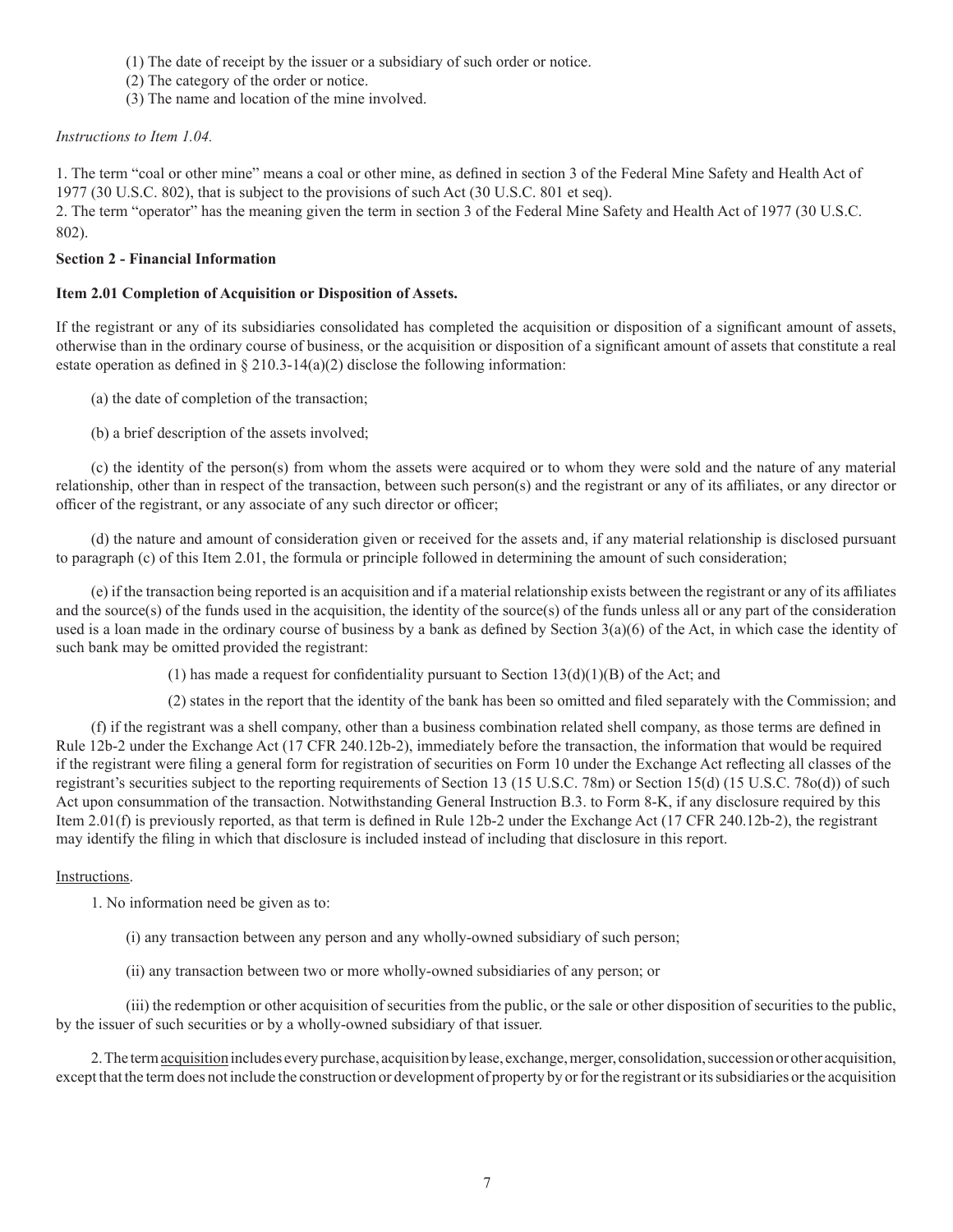of materials for such purpose. The term disposition includes every sale, disposition by lease, exchange, merger, consolidation, mortgage, assignment or hypothecation of assets, whether for the benefit of creditors or otherwise, abandonment, destruction, or other disposition.

3. The information called for by this Item 2.01 is to be given as to each transaction or series of related transactions of the size indicated. The acquisition or disposition of securities is deemed the indirect acquisition or disposition of the assets represented by such securities if it results in the acquisition or disposition of control of such assets.

4. An acquisition or disposition will be deemed to involve a significant amount of assets:

(i) if the registrant's and its other subsidiaries' equity in the net book value of such assets or the amount paid or received for the assets upon such acquisition or disposition exceeded 10 percent of the total assets of the registrant and its consolidated subsidiaries;

(ii) if it involved a business (see 17 CFR 210.11-01(d)) that is significant (see 17 CFR 210.11-01(b)). The acquisition of a business encompasses the acquisition of an interest in a business accounted for by the registrant under the equity method or, in lieu of the equity method, the fair value option; or

(iii) in the case of a business development company, if the amount paid for such assets exceeded 10 percent of the value of the total investments of the registrant and its consolidated subsidiaries.

The aggregate impact of acquired businesses are not required to be reported pursuant to this Item 2.01 unless they are related businesses (see 17 CFR 210.3-05(a)(3)), related real estate operations (see 17 CFR 210.3-14(a)(3)), or related funds (see 17 CFR 210.6-11(a)(3)), and are significant in the aggregate.

5. Attention is directed to the requirements in Item 9.01 (Financial Statements and Exhibits) with respect to the filing of:

(i) financial statements of businesses or funds acquired;

(ii) pro forma financial information; and

(iii) copies of the plans of acquisition or disposition as exhibits to the report.

### **Item 2.02 Results of Operations and Financial Condition.**

(a) If a registrant, or any person acting on its behalf, makes any public announcement or release (including any update of an earlier announcement or release) disclosing material non-public information regarding the registrant's results of operations or financial condition for a completed quarterly or annual fiscal period, the registrant shall disclose the date of the announcement or release, briefly identify the announcement or release and include the text of that announcement or release as an exhibit.

(b) A Form 8-K is not required to be furnished to the Commission under this Item 2.02 in the case of disclosure of material nonpublic information that is disclosed orally, telephonically, by webcast, by broadcast, or by similar means if:

(1) the information is provided as part of a presentation that is complementary to, and initially occurs within 48 hours after, a related, written announcement or release that has been furnished on Form 8-K pursuant to this Item 2.02 prior to the presentation;

(2) the presentation is broadly accessible to the public by dial-in conference call, by webcast, by broadcast or by similar means;

(3) the financial and other statistical information contained in the presentation is provided on the registrant's website, together with any information that would be required under 17 CFR 244.100; and

(4) the presentation was announced by a widely disseminated press release, that included instructions as to when and how to access the presentation and the location on the registrant's website where the information would be available.

#### Instructions.

1. The requirements of this Item 2.02 are triggered by the disclosure of material non-public information regarding a completed fiscal year or quarter. Release of additional or updated material non-public information regarding a completed fiscal year or quarter would trigger an additional Item 2.02 requirement.

2. The requirements of paragraph (e)(1)(i) of Item 10 of Regulation S-K (17 CFR 229.10(e)(1)(i)) shall apply to disclosures under this Item 2.02.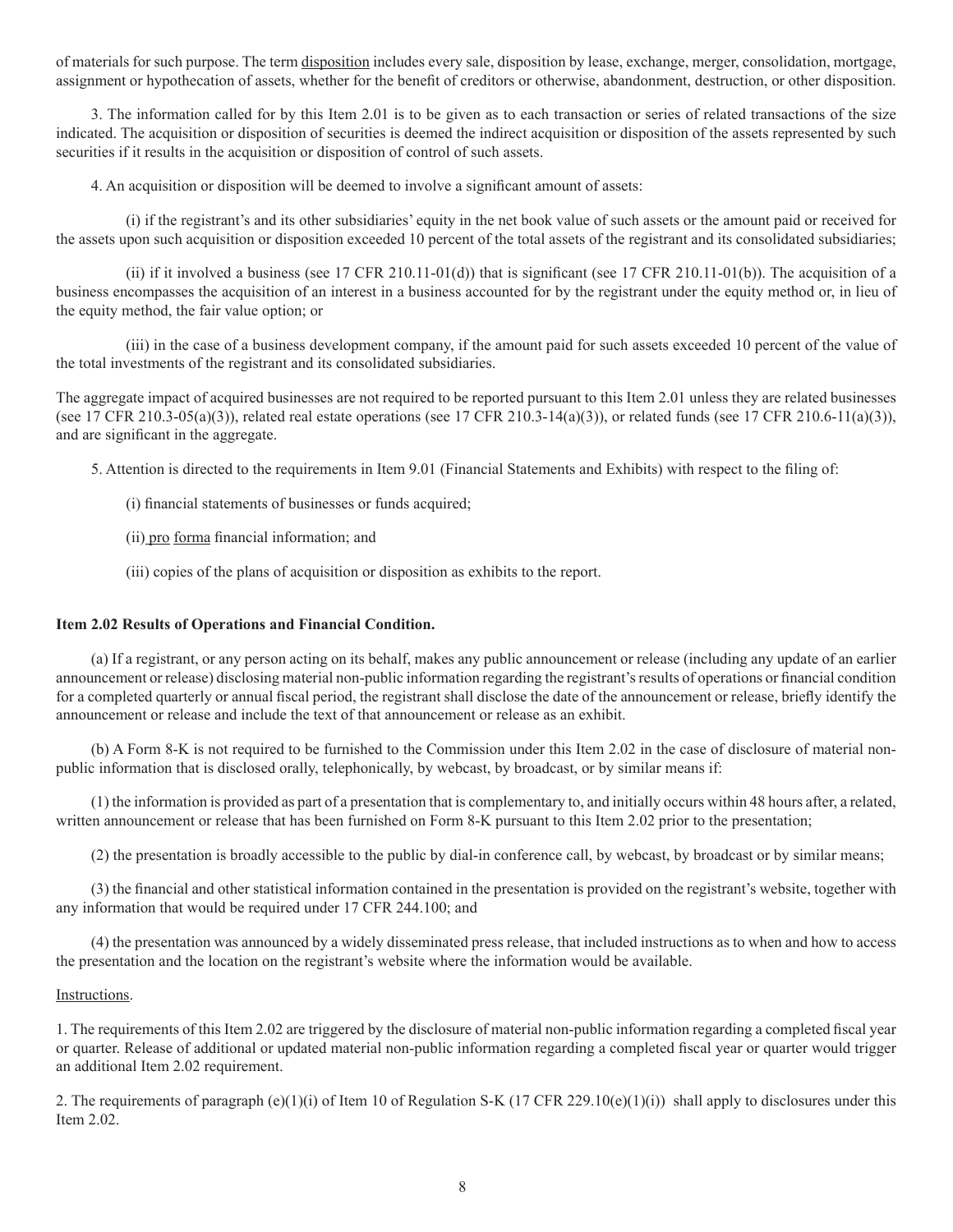3. Issuers that make earnings announcements or other disclosures of material non-public information regarding a completed fiscal year or quarter in an interim or annual report to shareholders are permitted to specify which portion of the report contains the information required to be furnished under this Item 2.02.

4. This Item 2.02 does not apply in the case of a disclosure that is made in a quarterly report filed with the Commission on Form 10-Q (17 CFR 249.308a) or an annual report filed with the Commission on Form 10-K (17 CFR 249.310).

### **Item 2.03 Creation of a Direct Financial Obligation or an Obligation under an Off-Balance Sheet Arrangement of a Registrant.**

(a) If the registrant becomes obligated on a direct financial obligation that is material to the registrant, disclose the following information:

(1) the date on which the registrant becomes obligated on the direct financial obligation and a brief description of the transaction or agreement creating the obligation;

(2) the amount of the obligation, including the terms of its payment and, if applicable, a brief description of the material terms under which it may be accelerated or increased and the nature of any recourse provisions that would enable the registrant to recover from third parties; and

(3) a brief description of the other terms and conditions of the transaction or agreement that are material to the registrant.

(b) If the registrant becomes directly or contingently liable for an obligation that is material to the registrant arising out of an off-balance sheet arrangement, disclose the following information:

(1) the date on which the registrant becomes directly or contingently liable on the obligation and a brief description of the transaction or agreement creating the arrangement and obligation;

(2) a brief description of the nature and amount of the obligation of the registrant under the arrangement, including the material terms whereby it may become a direct obligation, if applicable, or may be accelerated or increased and the nature of any recourse provisions that would enable the registrant to recover from third parties;

(3) the maximum potential amount of future payments (undiscounted) that the registrant may be required to make, if different; and

(4) a brief description of the other terms and conditions of the obligation or arrangement that are material to the registrant.

(c) For purposes of this Item 2.03, direct financial obligation means any of the following:

(1) a long-term debt obligation means a payment obligation under long-term borrowings referenced in FASB ASC paragraph 470- 10-50-1 (Debt Topic) as may be modified or supplemented;

(2) a finance lease obligation means a payment obligation under a lease that would be classified as a finance lease pursuant to FASB ASC Topic 842, Leases, as may be modified or supplemented;

(3) an operating lease obligation means a payment obligation under a lease that would be classified as an operating lease pursuant to FASB ASC Topic 840, as may be modified or supplemented; or

(4) a short-term debt obligation that arises other than in the ordinary course of business.

(d) For purposes of this Item 2.03, off-balance sheet arrangement means any transaction, agreement or other contractual arrangement to which an entity unconsolidated with the registrant is a party, under which the registrant has:

(1) Any obligation under a guarantee contract that has any of the characteristics identified in FASB ASC paragraph 460-10-15-4 (Guarantees Topic), as may be modified or supplemented, and that is not excluded from the initial recognition and measurement provisions of FASB ASC paragraphs 460-10-15-7, 460-10-25-1, and 460-10-30-1.

(2) A retained or contingent interest in assets transferred to an unconsolidated entity or similar arrangement that serves as credit, liquidity or market risk support to such entity for such assets;

(3) Any obligation, including a contingent obligation, under a contract that would be accounted for as a derivative instrument, except that it is both indexed to the registrant's own stock and classified in stockholders' equity in the registrant's statement of financial position, and therefore excluded from the scope of FASB ASC Topic 815, Derivatives and Hedging, pursuant to FASB ASC subparagraph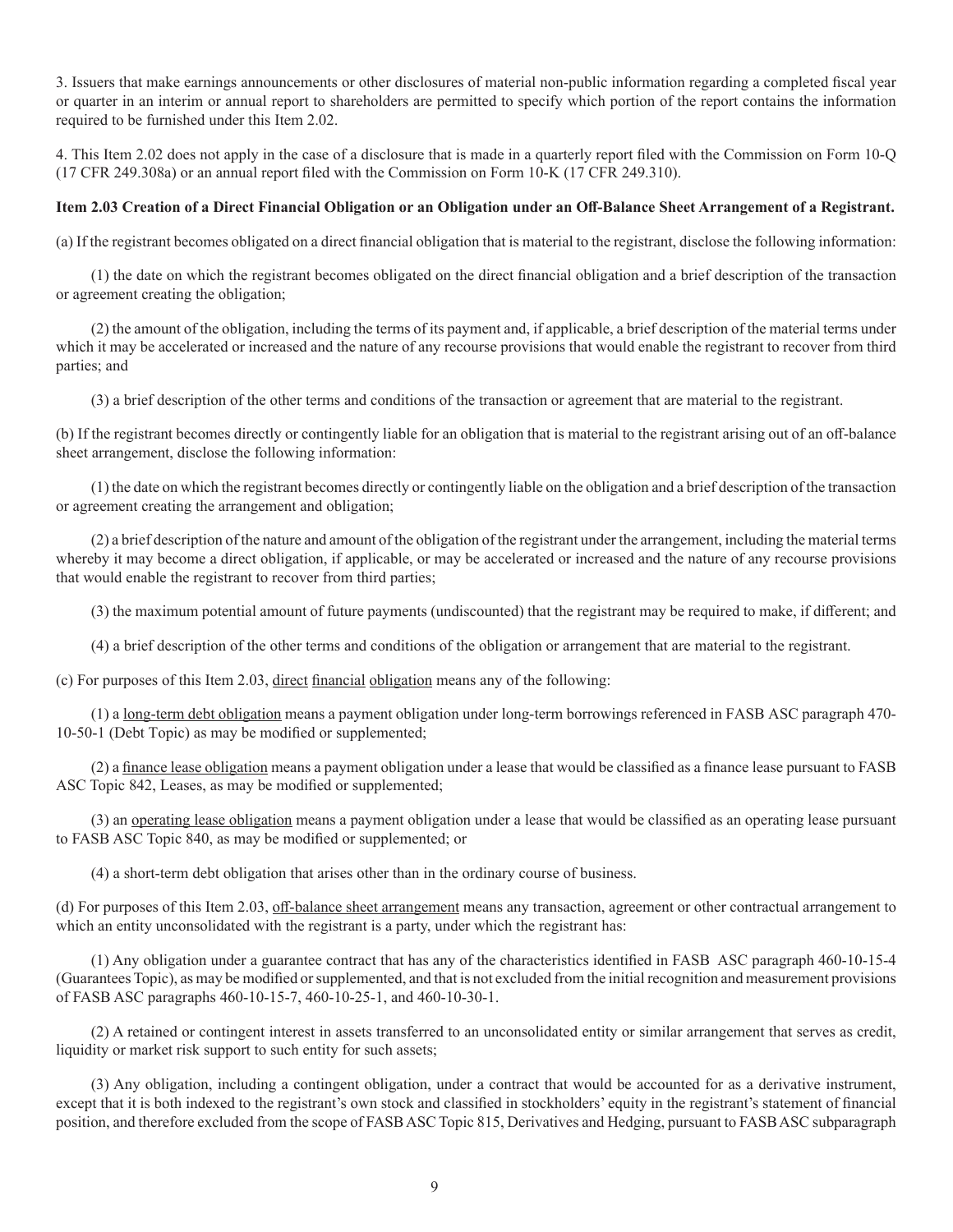### 815-10-15-74(a), as may be modified or supplemented; or

(4) Any obligation, including a contingent obligation, arising out of a variable interest (as defined in the FASB ASC Master Glossary), as may be modified or supplemented) in an unconsolidated entity that is held by, and material to, the registrant, where such entity provides financing, liquidity, market risk or credit risk support to, or engages in leasing, hedging or research and development services with, the registrant.

(e) For purposes of this Item 2.03, short-term debt obligation means a payment obligation under a borrowing arrangement that is scheduled to mature within one year, or, for those registrants that use the operating cycle concept of working capital, within a registrant's operating cycle that is longer than one year, as discussed in FASB ASC paragraph 210-10-45-3 (Balance Sheet Topic).

### Instructions.

1. A registrant has no obligation to disclose information under this Item 2.03 until the registrant enters into an agreement enforceable against the registrant, whether or not subject to conditions, under which the direct financial obligation will arise or be created or issued. If there is no such agreement, the registrant must provide the disclosure within four business days after the occurrence of the closing or settlement of the transaction or arrangement under which the direct financial obligation arises or is created.

 registrant nor any affiliate of the registrant is also a party to the transaction or agreement creating the contingent obligation arising under 2. A registrant must provide the disclosure required by paragraph (b) of this Item 2.03 whether or not the registrant is also a party to the transaction or agreement creating the contingent obligation arising under the off-balance sheet arrangement. In the event that neither the the off-balance sheet arrangement in question, the four business day period for reporting the event under this Item 2.03 shall begin on the earlier of  $(i)$  the fourth business day after the contingent obligation is created or arises, and  $(ii)$  the day on which an executive officer, as defined in 17 CFR 240.3b-7, of the registrant becomes aware of the contingent obligation.

3. In the event that an agreement, transaction or arrangement requiring disclosure under this Item 2.03 comprises a facility, program or similar arrangement that creates or may give rise to direct financial obligations of the registrant in connection with multiple transactions, the registrant shall:

(i) disclose the entering into of the facility, program or similar arrangement if the entering into of the facility is material to the registrant; and

(ii) as direct financial obligations arise or are created under the facility or program, disclose the required information under this Item 2.03 to the extent that the obligations are material to the registrant (including when a series of previously undisclosed individually immaterial obligations become material in the aggregate).

4. For purposes of Item 2.03(b)(3), the maximum amount of future payments shall not be reduced by the effect of any amounts that may possibly be recovered by the registrant under recourse or collateralization provisions in any guarantee agreement, transaction or arrangement.

5. If the obligation required to be disclosed under this Item 2.03 is a security, or a term of a security, that has been or will be sold pursuant to an effective registration statement of the registrant, the registrant is not required to file a Form 8-K pursuant to this Item 2.03, provided that the prospectus relating to that sale contains the information required by this Item 2.03 and is filed within the required time period under Securities Act Rule 424 (§230.424 of this chapter).

# **Item 2.04 Triggering Events That Accelerate or Increase a Direct Financial Obligation or an Obligation under an Off-Balance Sheet Arrangement.**

(a) If a triggering event causing the increase or acceleration of a direct financial obligation of the registrant occurs and the consequences of the event, taking into account those described in paragraph (a)(4) of this Item 2.04, are material to the registrant, disclose the following information:

 $(1)$  the date of the triggering event and a brief description of the agreement or transaction under which the direct financial obligation was created and is increased or accelerated;

(2) a brief description of the triggering event;

(3) the amount of the direct financial obligation, as increased if applicable, and the terms of payment or acceleration that apply; and

(4) any other material obligations of the registrant that may arise, increase, be accelerated or become direct financial obligations as a result of the triggering event or the increase or acceleration of the direct financial obligation.

(b) If a triggering event occurs causing an obligation of the registrant under an off-balance sheet arrangement to increase or be accelerated, or causing a contingent obligation of the registrant under an off-balance sheet arrangement to become a direct financial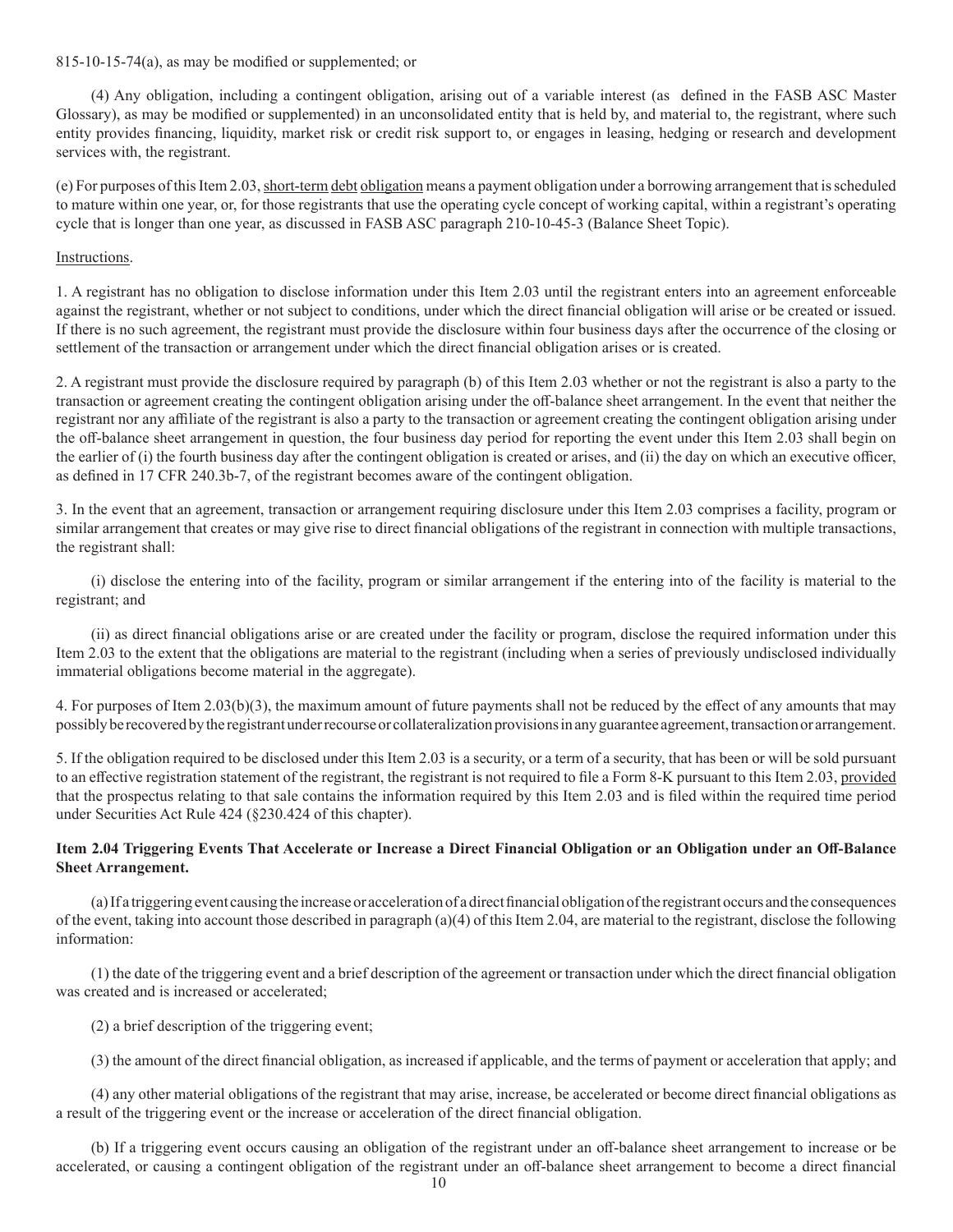obligation of the registrant, and the consequences of the event, taking into account those described in paragraph (b)(4) of this Item 2.04, are material to the registrant, disclose the following information:

(1) the date of the triggering event and a brief description of the off-balance sheet arrangement;

(2) a brief description of the triggering event;

(3) the nature and amount of the obligation, as increased if applicable, and the terms of payment or acceleration that apply; and

(4) any other material obligations of the registrant that may arise, increase, be accelerated or become direct financial obligations as a result of the triggering event or the increase or acceleration of the obligation under the off-balance sheet arrangement or its becoming a direct financial obligation of the registrant.

(c) For purposes of this Item 2.04, the term direct financial obligation has the meaning provided in Item 2.03 of this form, but shall also include an obligation arising out of an off-balance sheet arrangement that is accrued under FASB ASC Section 450-20-25, Contingencies - Loss Contingencies - Recognition.

(d) For purposes of this Item 2.04, the term off-balance sheet arrangement has the meaning provided in Item 2.03 of this form.

(e) For purposes of this Item 2.04, a triggering event is an event, including an event of default, event of acceleration or similar event, as a result of which a direct financial obligation of the registrant or an obligation of the registrant arising under an off-balance sheet arrangement is increased or becomes accelerated or as a result of which a contingent obligation of the registrant arising out of an off-balance sheet arrangement becomes a direct financial obligation of the registrant.

# Instructions.

1. Disclosure is required if a triggering event occurs in respect of an obligation of the registrant under an off-balance sheet arrangement and the consequences are material to the registrant, whether or not the registrant is also a party to the transaction or agreement under which the triggering event occurs.

2. No disclosure is required under this Item 2.04 unless and until a triggering event has occurred in accordance with the terms of the relevant agreement, transaction or arrangement, including, if required, the sending to the registrant of notice of the occurrence of a triggering event pursuant to the terms of the agreement, transaction or arrangement and the satisfaction of all conditions to such occurrence, except the passage of time.

3. No disclosure is required solely by reason of this Item 2.04 if the registrant believes in good faith that no triggering event has occurred, unless the registrant has received a notice described in Instruction 2 to this Item 2.04.

4. Where a registrant is subject to an obligation arising out of an off-balance sheet arrangement, whether or not disclosed pursuant to Item 2.03 of this form, if a triggering event occurs as a result of which under that obligation an accrual for a probable loss is required under FASB ASC Section 450-20-25, the obligation arising out of the off-balance sheet arrangement becomes a direct financial obligation as defined in this Item 2.04. In that situation, if the consequences as determined under Item 2.04(b) are material to the registrant, disclosure is required under this Item 2.04.

5. With respect to asset-backed securities, as defined in 17 CFR 229.1101, disclosure also is required under this Item 2.04 if an early amortization, performance trigger or other event, including an event of default, has occurred under the transaction agreements for the asset-backed securities that would materially alter the payment priority or distribution of cash flows regarding the asset-backed securities or the amortization schedule for the asset-backed securities. In providing the disclosure required by this Item, identify the changes to the payment priorities, flow of funds or asset-backed securities as a result. Disclosure is required under this Item whether or not the registrant is a party to the transaction agreement that results in the occurrence identified.

# **Item 2.05 Costs Associated with Exit or Disposal Activities.**

If the registrant's board of directors, a committee of the board of directors or the officer or officers of the registrant authorized to take such action if board action is not required, commits the registrant to an exit or disposal plan, or otherwise disposes of a long-lived asset or terminates employees under a plan of termination described in FASB ASC paragraph 420-10-25-4 (Exit or Disposal Cost Obligations Topic), under which material charges will be incurred under generally accepted accounting principles applicable to the registrant, disclose the following information:

(a) the date of the commitment to the course of action and a description of the course of action, including the facts and circumstances leading to the expected action and the expected completion date;

(b) for each major type of cost associated with the course of action (for example, one-time termination benefits, contract termination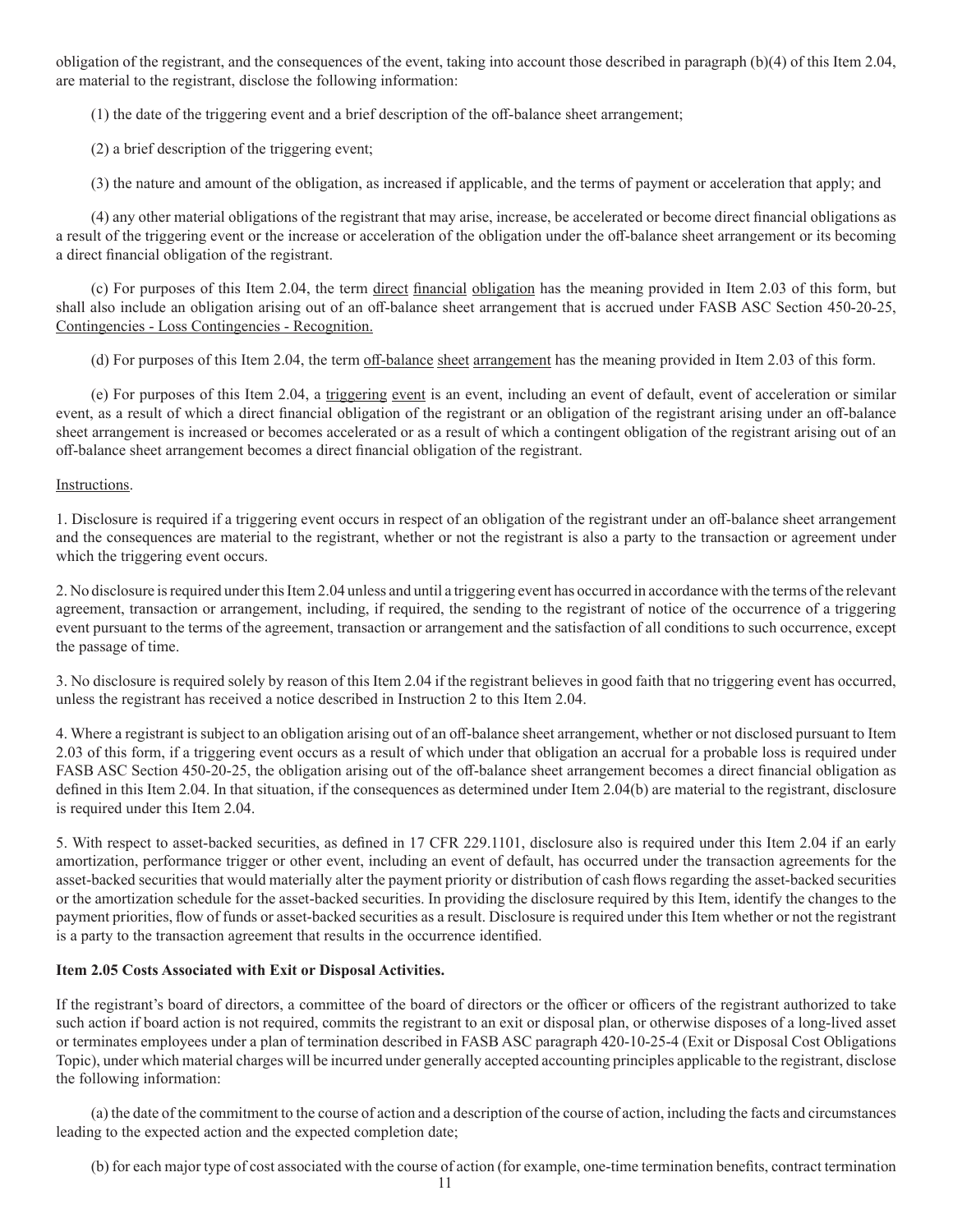costs and other associated costs), an estimate of the total amount or range of amounts expected to be incurred in connection with the action;

(c) an estimate of the total amount or range of amounts expected to be incurred in connection with the action; and

(d) the registrant's estimate of the amount or range of amounts of the charge that will result in future cash expenditures, provided, however, that if the registrant determines that at the time of filing it is unable in good faith to make a determination of an estimate required by paragraphs (b), (c) or (d) of this Item 2.05, no disclosure of such estimate shall be required; provided further, however, that in any such event, the registrant shall file an amended report on Form 8-K under this Item 2.05 within four business days after it makes a determination of such an estimate or range of estimates.

### **Item 2.06 Material Impairments.**

If the registrant's board of directors, a committee of the board of directors or the officer or officers of the registrant authorized to take such action if board action is not required, concludes that a material charge for impairment to one or more of its assets, including, without limitation, impairments of securities or goodwill, is required under generally accepted accounting principles applicable to the registrant, disclose the following information:

(a) the date of the conclusion that a material charge is required and a description of the impaired asset or assets and the facts and circumstances leading to the conclusion that the charge for impairment is required;

(b) the registrant's estimate of the amount or range of amounts of the impairment charge; and

 (c) the registrant's estimate of the amount or range of amounts of the impairment charge that will result in future cash expenditures, provided, however, that if the registrant determines that at the time of filing it is unable in good faith to make a determination of an estimate required by paragraphs (b) or (c) of this Item 2.06, no disclosure of such estimate shall be required; provided further, however, that in any such event, the registrant shall file an amended report on Form 8-K under this Item 2.06 within four business days after it makes a determination of such an estimate or range of estimates.

### Instruction.

No filing is required under this Item 2.06 if the conclusion is made in connection with the preparation, review or audit of financial statements required to be included in the next periodic report due to be filed under the Exchange Act, the periodic report is filed on a timely basis and such conclusion is disclosed in the report.

# **Section 3 - Securities and Trading Markets**

# **Item 3.01 Notice of Delisting or Failure to Satisfy a Continued Listing Rule or Standard; Transfer of Listing.**

(a) If the registrant has received notice from the national securities exchange or national securities association (or a facility thereof) that maintains the principal listing for any class of the registrant's common equity (as defined in Exchange Act Rule 12b-2 (17 CFR 240.12b-2)) that:

- the registrant or such class of the registrant's securities does not satisfy a rule or standard for continued listing on the exchange or association;
- the exchange has submitted an application under Exchange Act Rule 12d2-2 (17 CFR 240.12d2-2) to the Commission to delist such class of the registrant's securities; or
- the association has taken all necessary steps under its rules to delist the security from its automated inter-dealer quotation system,

the registrant must disclose:

(i) the date that the registrant received the notice;

(ii) the a rule or standard for continued listing on the national securities exchange or national securities association that the registrant fails, or has failed to, satisfy; and

(iii) any action or response that, at the time of filing, the registrant has determined to take in response to the notice.

(b) If the registrant has notified the national securities exchange or national securities association (or a facility thereof) that maintains the principal listing for any class of the registrant's common equity (as defined in Exchange Act Rule 12b-2 (17 CFR 240.12b-2) that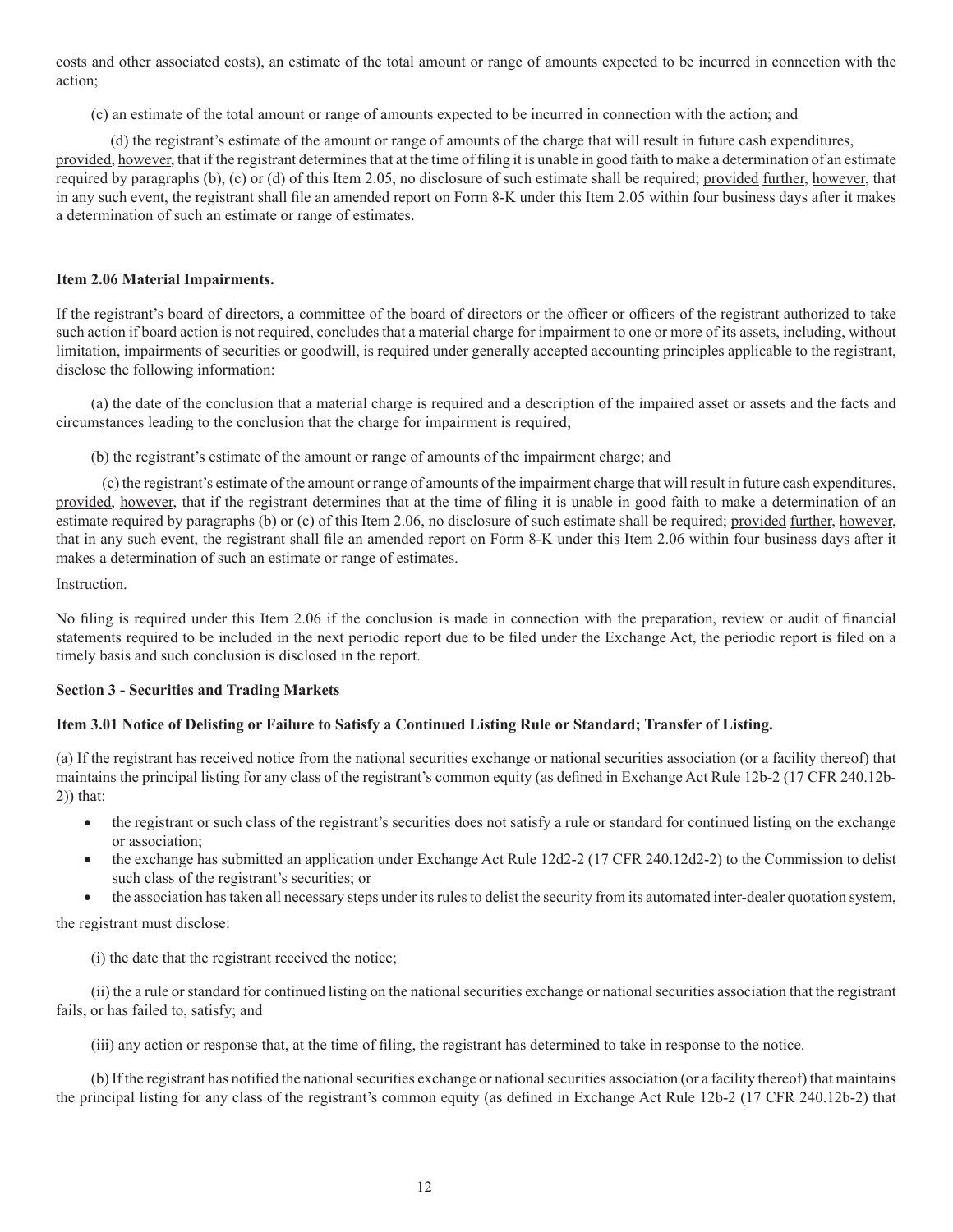the registrant is aware of any material noncompliance with a rule or standard for continued listing on the exchange or association, the registrant must disclose:

(i) the date that the registrant provided such notice to the exchange or association;

(ii) the rule or standard for continued listing on the exchange or association that the registrant fails, or has failed, to satisfy; and

(iii) any action or response that, at the time of filing, the registrant has determined to take regarding its noncompliance.

(c) If the national securities exchange or national securities association (or a facility thereof) that maintains the principal listing for any class of the registrant's common equity (as defined in Exchange Act Rule 12b-2 (17 CFR 240.12b-2)), in lieu of suspending trading in or delisting such class of the registrant's securities, issues a public reprimand letter or similar communication indicating that the registrant has violated a rule or standard for continued listing on the exchange or association, the registrant must state the date, and summarize the contents of the letter or communication.

(d) If the registrant's board of directors, a committee of the board of directors or the officer or officers of the registrant authorized to take such action if board action is not required, has taken definitive action to cause the listing of a class of its common equity to be withdrawn from the national securities exchange, or terminated from the automated inter-dealer quotation system of a registered national securities association, where such exchange or association maintains the principal listing for such class of securities, including by reason of a transfer of the listing or quotation to another securities exchange or quotation system, describe the action taken and state the date of the action.

# Instructions.

1. The registrant is not required to disclose any information required by paragraph (a) of this Item 3.01 where the delisting is a result of one of the following:

- if required by the terms of the securities, funds sufficient for the payment of all such securities have been deposited with an • the entire class of the security has been called for redemption, maturity or retirement; appropriate notice thereof has been given; agency authorized to make such payments; and such funds have been made available to security holders;
- the entire class of the security has been redeemed or paid at maturity or retirement;
- the instruments representing the entire class of securities have come to evidence, by operation of law or otherwise, other securities in substitution therefor and represent no other right, except, if true, the right to receive an immediate cash payment (the right of dissenters to receive the appraised or fair value of their holdings shall not prevent the application of this provision); or
- all rights pertaining to the entire class of the security have been extinguished; provided, however, that where such an event occurs as the result of an order of a court or other governmental authority, the order shall be final, all applicable appeal periods shall have expired and no appeals shall be pending.

2. A registrant must provide the disclosure required by paragraph (a) or (b) of this Item 3.01, as applicable, regarding any failure to satisfy a rule or standard for continued listing on the national securities exchange or national securities association (or a facility thereof) that maintains the principal listing for any class of the registrant's common equity (as defined in Exchange Act Rule 12b-2 (17 CFR 240.12b-2)) even if the registrant has the benefit of a grace period or similar extension period during which it may cure the deficiency that triggers the disclosure requirement.

3. Notices or other communications subsequent to an initial notice sent to, or by, a registrant under Item 3.01(a), (b) or (c) that continue to indicate that the registrant does not comply with the same rule or standard for continued listing that was the subject of the initial notice are not required to be filed, but may be filed voluntarily.

4. Registrants whose securities are quoted exclusively (i.e., the securities are not otherwise listed on an exchange or association) on automated inter-dealer quotation systems are not subject to this Item 3.01 and such registrants are thus not required to file a Form 8-K pursuant to this Item 3.01 if the securities are no longer quoted on such quotation system. If a security is listed on an exchange or association and is also quoted on an automated inter-dealer quotation system, the registrant is subject to the disclosure obligations of Item 3.01 if any of the events specified in Item 3.01 occur.

# **Item 3.02 Unregistered Sales of Equity Securities.**

(a) If the registrant sells equity securities in a transaction that is not registered under the Securities Act, furnish the information set forth in paragraphs (a) and (c) through (e) of Item 701 of Regulation S-K (17 CFR 229.701(a) and (c) through (e). For purposes of determining the required filing date for the Form 8-K under this Item 3.02(a), the registrant has no obligation to disclose information under this Item 3.02 until the registrant enters into an agreement enforceable against the registrant, whether or not subject to conditions, under which the equity securities are to be sold. If there is no such agreement, the registrant must provide the disclosure within four business days after the occurrence of the closing or settlement of the transaction or arrangement under which the equity securities are to be sold.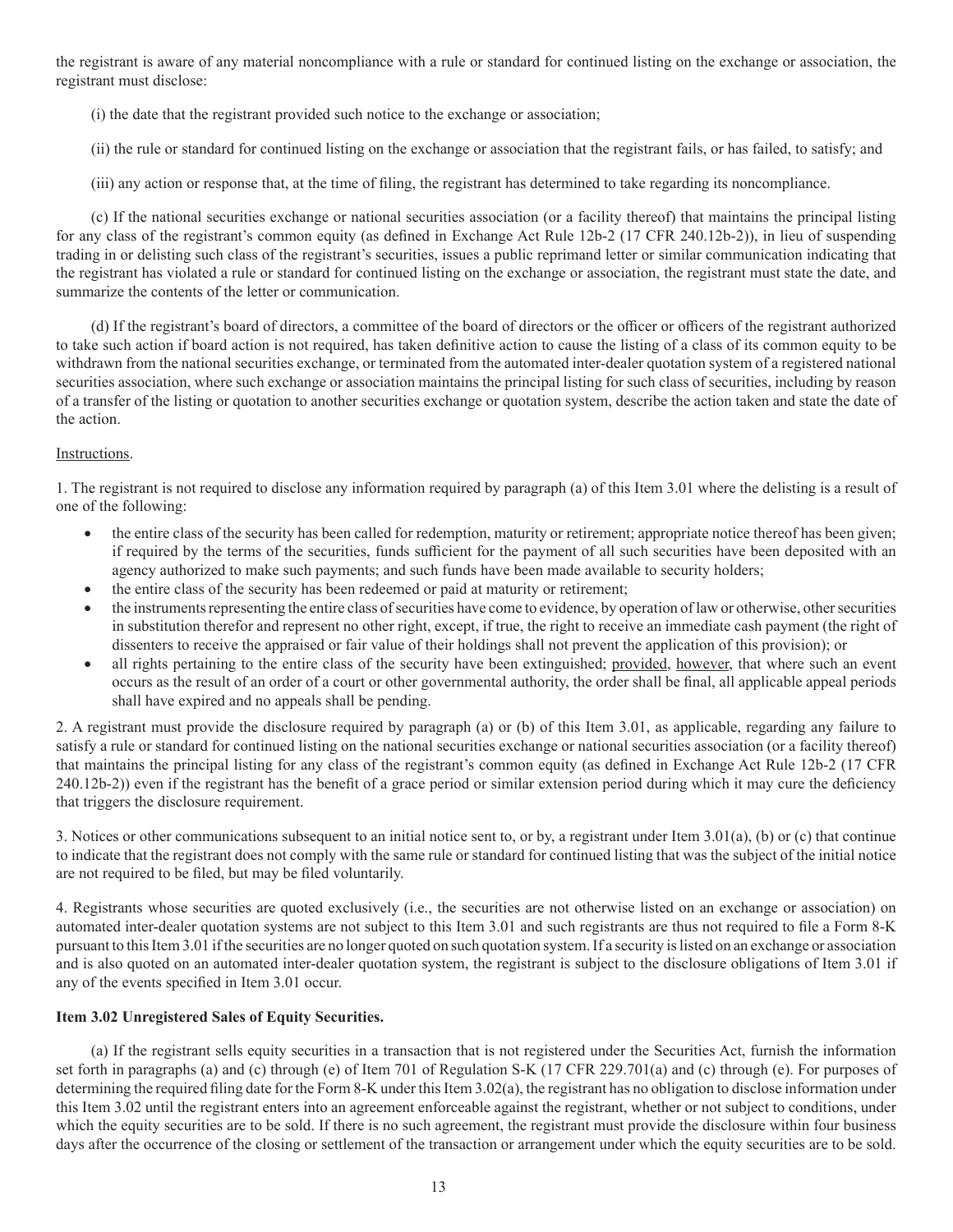(b) No report need be filed under this Item 3.02 if the equity securities sold, in the aggregate since its last report filed under this Item 3.02 or its last periodic report, whichever is more recent, constitute less than 1% of the number of shares outstanding of the class of equity securities sold. In the case of a smaller reporting company, no report need be filed if the equity securities sold, in the aggregate since its last report filed under this Item 3.02 or its last periodic report, whichever is more recent, constitute less than 5% of the number of shares outstanding of the class of equity securities sold.

### Instructions.

1. For purposes of this Item 3.02, "the number of shares outstanding" refers to the actual number of shares of equity securities of the class outstanding and does not include outstanding securities convertible into or exchangeable for such equity securities.

2. A smaller reporting company is defined under Item  $10(f)(1)$  of Regulation S-K (17 CFR 229.10(f)(1)).

### **Item 3.03 Material Modification to Rights of Security Holders.**

(a) If the constituent instruments defining the rights of the holders of any class of registered securities of the registrant have been materially modified, disclose the date of the modification, the title of the class of securities involved and briefly describe the general effect of such modification upon the rights of holders of such securities.

(b) If the rights evidenced by any class of registered securities have been materially limited or qualified by the issuance or modification of any other class of securities by the registrant, briefly disclose the date of the issuance or modification, the general effect of the issuance or modification of such other class of securities upon the rights of the holders of the registered securities.

### Instruction.

Working capital restrictions and other limitations upon the payment of dividends must be reported pursuant to this Item 3.03.

### **Section 4 - Matters Related to Accountants and Financial Statements**

### **Item 4.01 Changes in Registrant's Certifying Accountant.**

(a) If an independent accountant who was previously engaged as the principal accountant to audit the registrant's financial statements, or an independent accountant upon whom the principal accountant expressed reliance in its report regarding a significant subsidiary, resigns (or indicates that it declines to stand for re-appointment after completion of the current audit) or is dismissed, disclose the information required by Item 304(a)(1) of Regulation S-K (17 CFR 229.304(a)(1) of this chapter), including compliance with Item 304(a)(3) of Regulation S-K (17 CFR  $229.304(a)(3)$  of this chapter).

(b) If a new independent accountant has been engaged as either the principal accountant to audit the registrant's financial statements or as an independent accountant on whom the principal accountant is expected to express reliance in its report regarding a significant subsidiary, the registrant must disclose the information required by Item 304(a)(2) of Regulation S-K (17 CFR 229.304(a)(2)).

# Instruction.

The resignation or dismissal of an independent accountant, or its refusal to stand for re-appointment, is a reportable event separate from the engagement of a new independent accountant. On some occasions, two reports on Form 8-K are required for a single change in accountants, the first on the resignation (or refusal to stand for re-appointment ) or dismissal of the former accountant and the second when the new accountant is engaged. Information required in the second Form 8-K in such situations need not be provided to the extent that it has been reported previously in the first Form 8-K.

### **Item 4.02 Non-Reliance on Previously Issued Financial Statements or a Related Audit Report or Completed Interim Review.**

(a) If the registrant's board of directors, a committee of the board of directors or the officer or officers of the registrant authorized to take such action if board action is not required, concludes that any previously issued financial statements, covering one or more years or interim periods for which the registrant is required to provide financial statements under Regulation S-X (17 CFR 210) should no longer be relied upon because of an error in such financial statements as addressed in FASB ASC Topic 250, Accounting Changes and Error Corrections, as may be modified, supplemented or succeeded, disclose the following information: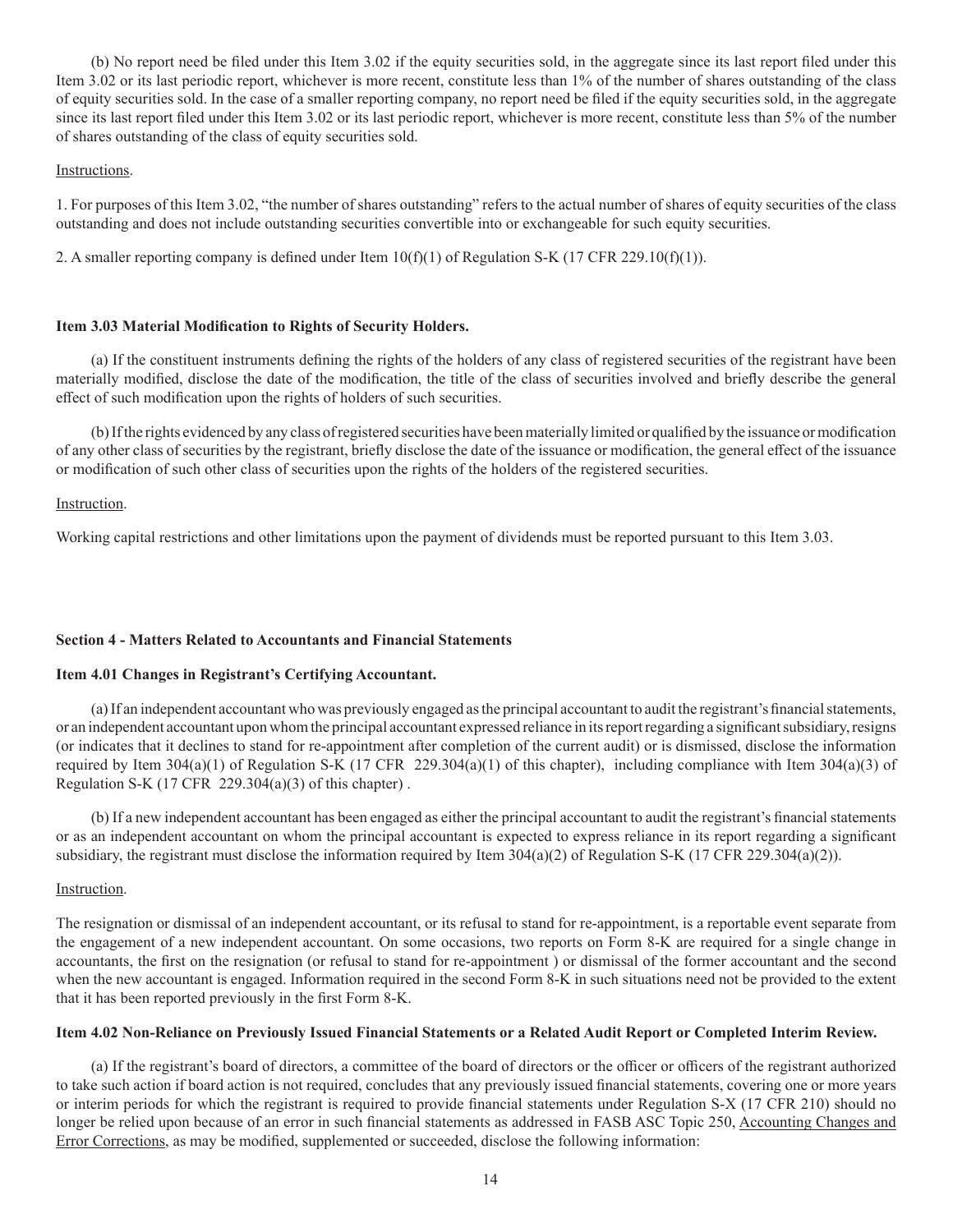(1) the date of the conclusion regarding the non-reliance and an identification of the financial statements and years or periods covered that should no longer be relied upon;

(2) a brief description of the facts underlying the conclusion to the extent known to the registrant at the time of filing; and

officer or officers, discussed with the registrant's independent accountant the matters disclosed in the filing pursuant to this Item 4.02(a). (3) a statement of whether the audit committee, or the board of directors in the absence of an audit committee, or authorized

(b) If the registrant is advised by, or receives notice from, its independent accountant that disclosure should be made or action should be taken to prevent future reliance on a previously issued audit report or completed interim review related to previously issued financial statements, disclose the following information:

(1) the date on which the registrant was so advised or notified;

(2) identification of the financial statements that should no longer be relied upon;

(3) a brief description of the information provided by the accountant; and

officer or officers, discussed with the independent accountant the matters disclosed in the filing pursuant to this Item 4.02(b). (4) a statement of whether the audit committee, or the board of directors in the absence of an audit committee, or authorized

(c) If the registrant receives advisement or notice from its independent accountant requiring disclosure under paragraph (b) of this Item 4.02, the registrant must:

(1) provide the independent accountant with a copy of the disclosures it is making in response to this Item 4.02 that the independent accountant shall receive no later than the day that the disclosures are filed with the Commission;

(2) request the independent accountant to furnish to the registrant as promptly as possible a letter addressed to the Commission stating whether the independent accountant agrees with the statements made by the registrant in response to this Item 4.02 and, if not, stating the respects in which it does not agree; and

(3) amend the registrant's previously filed Form 8-K by filing the independent accountant's letter as an exhibit to the filed Form 8-K no later than two business days after the registrant's receipt of the letter.

# **Section 5 - Corporate Governance and Management**

# **Item 5.01 Changes in Control of Registrant.**

(a) If, to the knowledge of the registrant's board of directors, a committee of the board of directors or authorized officer or officers of the registrant, a change in control of the registrant has occurred, furnish the following information:

(1) the identity of the person(s) who acquired such control;

(2) the date and a description of the transaction(s) which resulted in the change in control;

(3) the basis of the control, including the percentage of voting securities of the registrant now beneficially owned directly or indirectly by the person(s) who acquired control;

(4) the amount of the consideration used by such person(s);

(5) the source(s) of funds used by the person(s), unless all or any part of the consideration used is a loan made in the ordinary course of business by a bank as defined by Section 3(a)(6) of the Act, in which case the identity of such bank may be omitted provided the person who acquired control:

(i) has made a request for confidentiality pursuant to Section  $13(d)(1)(B)$  of the Act; and

(ii) states in the report that the identity of the bank has been so omitted and filed separately with the Commission.

(6) the identity of the person(s) from whom control was assumed;

(7) any arrangements or understandings among members of both the former and new control groups and their associates with respect to election of directors or other matters; and

(8) if the registrant was a shell company, other than a business combination related shell company, as those terms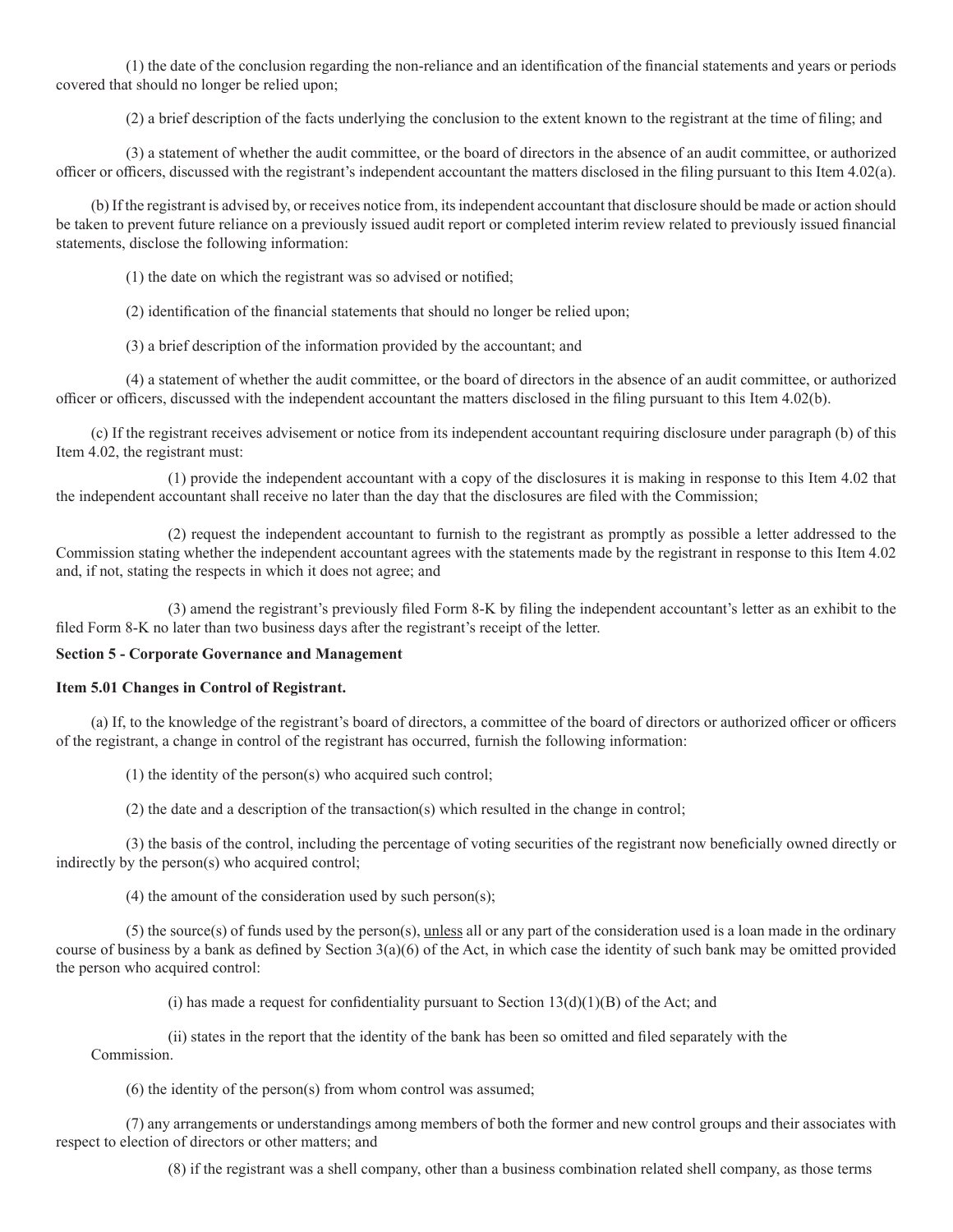are defined in Rule 12b-2 under the Exchange Act (17 CFR 240.12b-2), immediately before the change in control, the information that would be required if the registrant were filing a general form for registration of securities on Form 10 under the Exchange Act reflecting all classes of the registrant's securities subject to the reporting requirements of Section 13 (15 U.S.C. 78m) or Section 15(d) (15 U.S.C. 78o(d)) of such Act upon consummation of the change in control, with such information reflecting the registrant and its securities upon consummation of the transaction. Notwithstanding General Instruction B.3. to Form 8-K, if any disclosure required by this Item 5.01(a)(8) is previously reported, as that term is defined in Rule 12b-2 under the Exchange Act (17 CFR 240.12b-2), the registrant may identify the filing in which that disclosure is included instead of including that disclosure in this report.

(b) Furnish the information required by Item 403(c) of Regulation S-K (17 CFR 229.403(c)).

### **Item 5.02 Departure of Directors or Certain Officers; Election of Directors; Appointment of Certain Offi cers; Compensatory Arrangements of Certain Officers.**

 of shareholders because of a disagreement with the registrant, known to an executive officer of the registrant, as defined in 17 CFR  $(a)(1)$  If a director has resigned or refuses to stand for re-election to the board of directors since the date of the last annual meeting 240.3b-7, on any matter relating to the registrant's operations, policies or practices, or if a director has been removed for cause from the board of directors, disclose the following information:

(i) the date of such resignation, refusal to stand for re-election or removal;

(ii) any positions held by the director on any committee of the board of directors at the time of the director's resignation, refusal to stand for re-election or removal; and

(iii) a brief description of the circumstances representing the disagreement that the registrant believes caused, in whole or in part, the director's resignation, refusal to stand for re-election or removal.

(2) If the director has furnished the registrant with any written correspondence concerning the circumstances surrounding his or her resignation, refusal or removal, the registrant shall file a copy of the document as an exhibit to the report on Form 8-K.

(3) The registrant also must:

(i) provide the director with a copy of the disclosures it is making in response to this Item 5.02 no later than the day the registrant file the disclosures with the Commission;

(ii) provide the director with the opportunity to furnish the registrant as promptly as possible with a letter addressed to the registrant stating whether he or she agrees with the statements made by the registrant in response to this Item 5.02 and, if not, stating the respects in which he or she does not agree; and

(iii) file any letter received by the registrant from the director with the Commission as an exhibit by an amendment to the previously filed Form 8-K within two business days after receipt by the registrant.

 officer, or any person performing similar functions, or any named executive officer, retires, resigns or is terminated from that position, (b) If the registrant's principal executive officer, president, principal financial officer, principal accounting officer, principal operating or if a director retires, resigns, is removed, or refuses to stand for re-election (except in circumstances described in paragraph (a) of this Item 5.02), disclose the fact that the event has occurred and the date of the event.

(c) If the registrant appoints a new principal executive officer, president, principal financial officer, principal accounting officer, principal operating officer, or person performing similar functions, disclose the following information with respect to the newly appointed officer:

(1) the name and position of the newly appointed officer and the date of the appointment;

(2) the information required by Items  $401(b)$ , (d), (e) and Item  $404(a)$  of Regulation S-K (17 CFR 229.401(b), (d), (e) and 229.404(a)); and

 (3) a brief description of any material plan, contract or arrangement (whether or not written) to which a covered officer is a party or in which he or she participates that is entered into or material amendment in connection with the triggering event or any grant or award to any such covered person or modification thereto, under any such plan, contract or arrangement in connection with any such event.

### Instruction to paragraph (c).

If the registrant intends to make a public announcement of the appointment other than by means of a report on Form 8-K, the registrant may delay filing the Form 8-K containing the disclosures required by this Item 5.02(c) until the day on which the registrant otherwise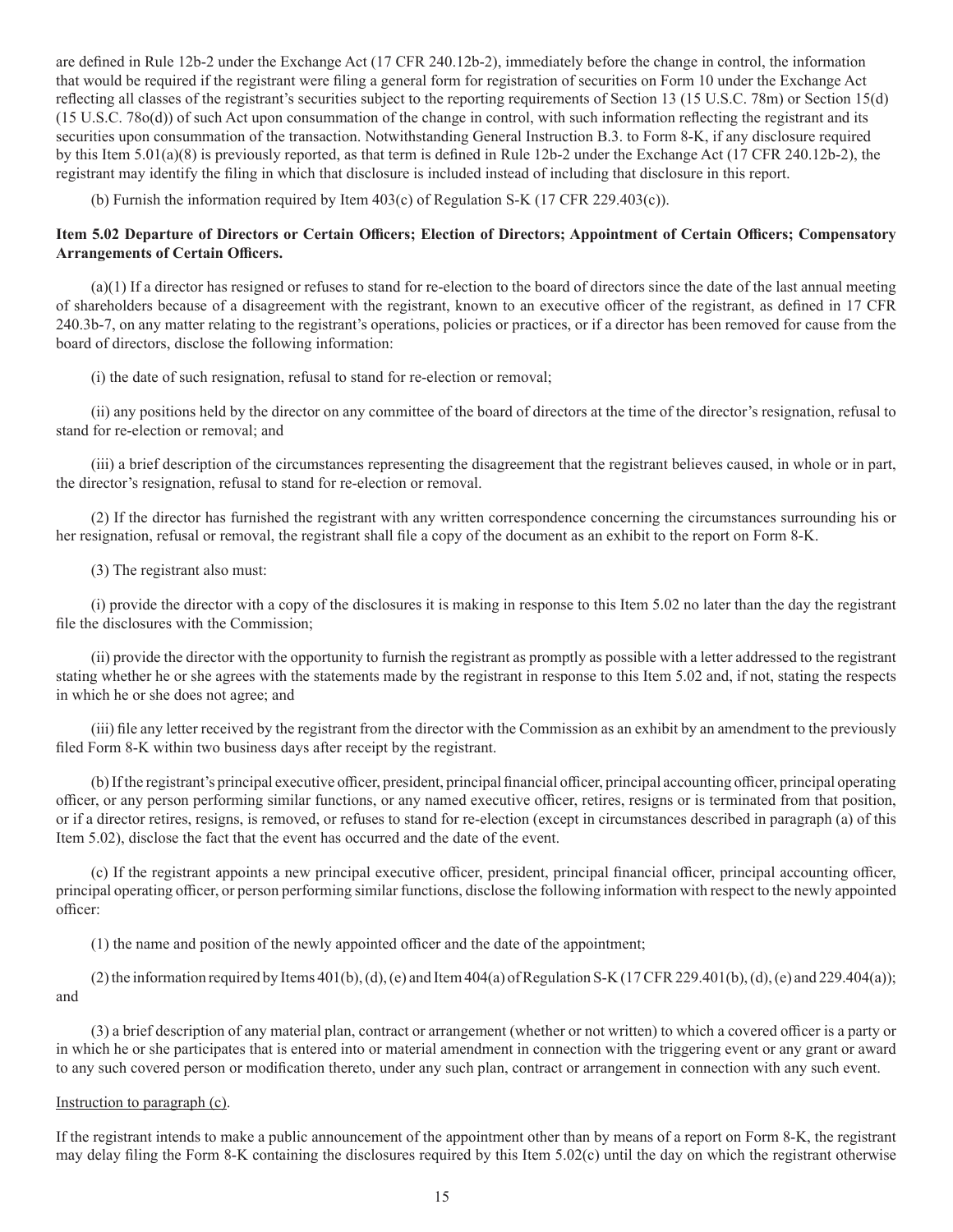makes public announcement of the appointment of such officer.

(d) If the registrant elects a new director, except by a vote of security holders at an annual meeting or special meeting convened for such purpose, disclose the following information:

(1) the name of the newly elected director and the date of election;

(2) a brief description of any arrangement or understanding between the new director and any other persons, naming such persons, pursuant to which such director was selected as a director;

(3) the committees of the board of directors to which the new director has been, or at the time of this disclosure is expected to be, named; and

(4) the information required by Item 404(a) of Regulation S-K (17 CFR 229.404(a)).

 (5) a brief description of any material plan, contract or arrangement (whether or not written) to which the director is a party or in which he or she participates that is entered into or material amendment in connection with the triggering event or any grant or award to any such covered person or modification thereto, under any such plan, contract or arrangement in connection with any such event.

(whether or not written), as to which the registrant's principal executive officer, principal financial officer, or a named executive officer (e) If the registrant enters into, adopts, or otherwise commences a material compensatory plan, contract or arrangement participates or is a party, or such compensatory plan, contract or arrangement is materially amended or modified, or a material grant or award under any such plan, contract or arrangement to any such person is made or materially modified, then the registrant shall provide a brief description of the terms and conditions of the plan, contract or arrangement and the amounts payable to the officer thereunder.

### Instructions to paragraph (e).

1. Disclosure under this Item 5.02(e) shall be required whether or not the specified event is in connection with events otherwise triggering disclosure pursuant to this Item 5.02.

2. Grants or awards (or modifications thereto) made pursuant to a plan, contract or arrangement (whether involving cash or equity), that are materially consistent with the previously disclosed terms of such plan, contract or arrangement, need not be disclosed under this Item 5.02(e), provided the registrant has previously disclosed such terms and the grant, award or modification is disclosed when Item 402 of Regulation S-K (17 CFR 229.402) requires such disclosure.

 figure for the named executive officer, using the new salary or bonus information to recalculate the information that was previously provided with respect to the named executive officer in the registrant's Summary Compensation Table for which the salary and bonus  $(f)(1)$  If the salary or bonus of a named executive officer cannot be calculated as of the most recent practicable date and is omitted from the Summary Compensation Table as specified in Instruction 1 to Item 402(c)(2)(iii) and (iv) of Regulation S-K, disclose the appropriate information under this Item 5.02(f) when there is a payment, grant, award, decision or other occurrence as a result of which such amounts become calculable in whole or part. Disclosure under this Item 5.02(f) shall include a new total compensation information was omitted in reliance on Instruction 1 to Item  $402(c)(2)(iii)$  and (iv) of Regulation S-K (17 CFR 229.402 $(c)(2)(iii)$  and (iv)).

 5.02(f) with respect to the salary or bonus of a principal executive officer shall include pay ratio disclosure pursuant to Item 402(u) of Regulation S-K calculated using the new total compensation figure for the principal executive officer. Pay ratio disclosure is not required under this Item 5.02(f) until the omitted salary or bonus amounts for such principal executive officer become calculable in (2) As specified in Instruction 6 to Item 402(u) of Regulation S-K (17 CFR 229.402(u)), disclosure under this Item whole.

### Instructions to Item 5.02.

1. The disclosure requirements of this Item 5.02 do not apply to a registrant that is a wholly-owned subsidiary of an issuer with a class of securities registered under Section 12 of the Exchange Act (15 U.S.C. 78l), or that is required to file reports under Section 15(d) of the Exchange Act (15 U.S.C. 78o(d)).

 at the time of the required filing, the registrant shall include a statement this effect in the filing and then must file an amendment to 2. To the extent that any information called for in Item  $5.02(c)(3)$  or Item  $5.02(d)(3)$  or Item  $5.02(d)(4)$  is not determined or is unavailable its Form 8-K filing under this Item 5.02 containing such information within four business days after the information is determined or becomes available.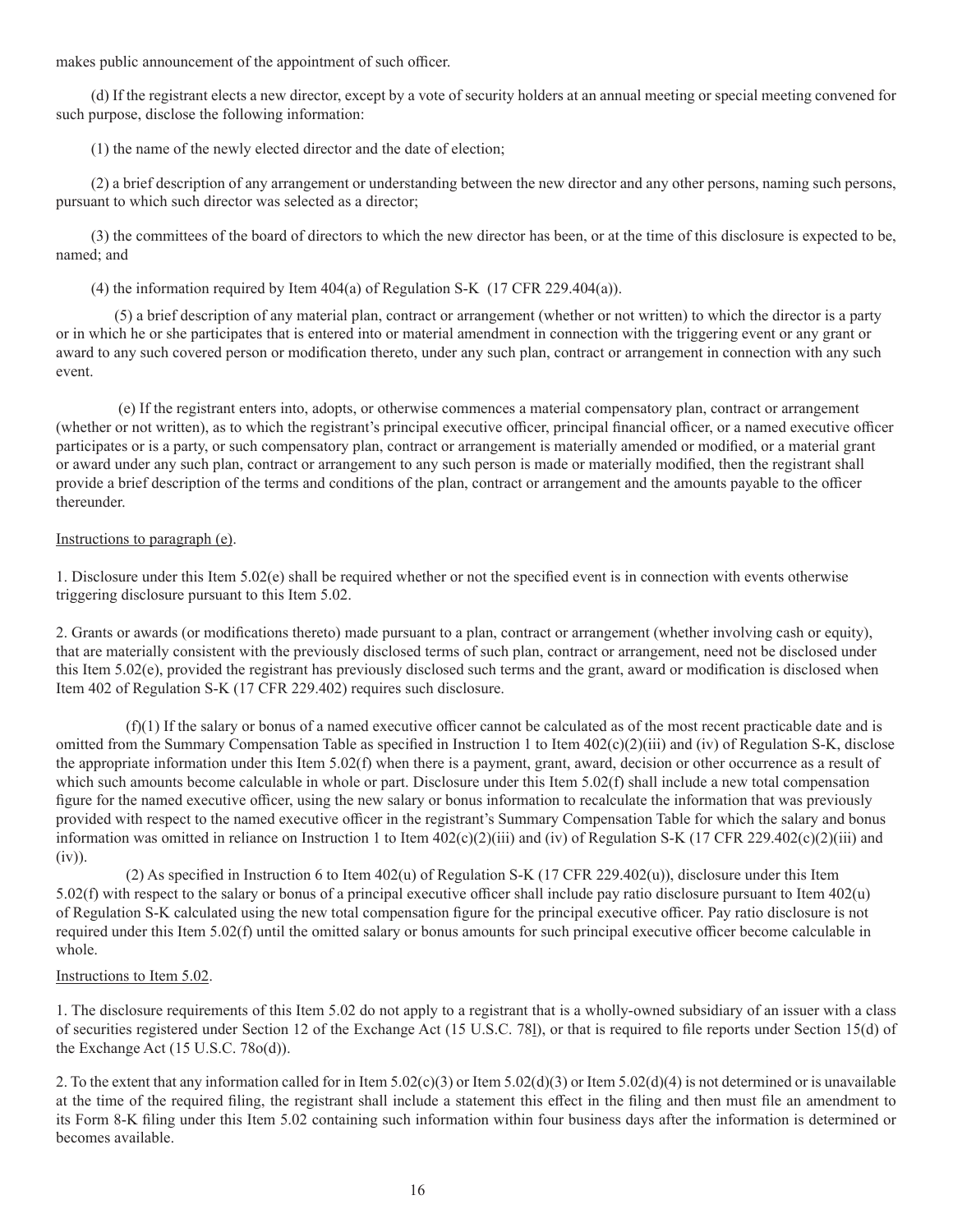in scope, terms or operation, in favor of executive officers or directors of the registrant and that are available generally to all salaried 3. The registrant need not provide information with respect to plans, contracts, and arrangements to the extent they do not discriminate employees.

 4. For purposes of this Item, the term "named executive officer" shall refer to those executive officers for whom disclosure was required in the registrant's most recent filing with the Commission under the Securities Act (15 U.S.C. 77a et seq.) or Exchange Act (15 U.S.C. 78a et seq.) that required disclosure pursuant to Item 402(c) of Regulation S-K (17 CFR 229.402(c)).

# **Item 5.03 Amendments to Articles of Incorporation or Bylaws; Change in Fiscal Year.**

(a) If a registrant with a class of equity securities registered under Section 12 of the Exchange Act (15 U.S.C. 78l) amends its articles of incorporation or bylaws and a proposal for the amendment was not disclosed in a proxy statement or information statement filed by the registrant, disclose the following information:

(1) the effective date of the amendment; and

(2) a description of the provision adopted or changed by amendment and, if applicable, the previous provision.

(b) If the registrant determines to change the fiscal year from that used in its most recent filing with the Commission other than by means of:

(1) a submission to a vote of security holders through the solicitation of proxies or otherwise; or

(2) an amendment to its articles of incorporation or bylaws,

disclose the date of such determination, the date of the new fiscal year end and the form (for example, Form 10-K or Form 10-Q) on which the report covering the transition period will be filed.

# Instructions to Item 5.03.

1. Refer to Item 601(b)(3) of Regulation S-K (17 CFR 229.601(b)(3) regarding the filing of exhibits to this Item 5.03.

2. With respect to asset-backed securities, as defined in 17 CFR 229.1101, disclosure is required under this Item 5.03 regarding any amendment to the governing documents of the issuing entity, regardless of whether the class of asset-backed securities is reporting under Section 13 or 15(d) of the Exchange Act.

# **Item 5.04 Temporary Suspension of Trading Under Registrant's Employee Benefi t Plans.**

 by which the registrant transmits a timely notice to an affected officer or director within the time period prescribed by Rule 104(b)(2) (a) No later than the fourth business day after which the registrant receives the notice required by section  $101(i)(2)(E)$  of the Employment Retirement Income Security Act of 1974 (29 U.S.C.  $1021(i)(2)(E)$ ), or, if such notice is not received by the registrant, on the same date  $(i)(B)$  or  $104(b)(2)(ii)$  of Regulation BTR  $(17 \text{ CFR } 245.104(b)(2)(i)(B)$  or  $17 \text{ CFR } 245.104(b)(2)(ii))$ , provide the information specified in Rule  $104(b)$  (17 CFR 245.104(b)) and the date the registrant received the notice required by section  $101(i)(2)(E)$  of the Employment Retirement Income Security Act of 1974 (29 U.S.C. 1021(i)(2)(E)), if applicable.

(b) On the same date by which the registrant transmits a timely updated notice to an affected officer or director, as required by the time period under Rule 104(b)(2)(iii) of Regulation BTR (17 CFR 245.104(b)(2)(iii)), provide the information specified in Rule 104(b)(3) (iii) (17 CFR 245.104(b)(2)(iii)).

# **Item 5.05 Amendments to the Registrant's Code of Ethics, or Waiver of a Provision of the Code of Ethics.**

principal executive officer, principal financial officer, principal accounting officer or controller or persons performing similar functions (a) Briefly describe the date and nature of any amendment to a provision of the registrant's code of ethics that applies to the registrant's and that relates to any element of the code of ethics definition enumerated in Item 406(b) of Regulations S-K (17 CFR 228.406(b)).

(b) If the registrant has granted a waiver, including an implicit waiver, from a provision of the code of ethics to an officer or person described in paragraph (a) of this Item 5.05, and the waiver relates to one or more of the elements of the code of ethics definition referred to in paragraph (a) of this Item 5.05, briefly describe the nature of the waiver, the name of the person to whom the waiver was granted, and the date of the waiver.

(c) The registrant does not need to provide any information pursuant to this Item 5.05 if it discloses the required information on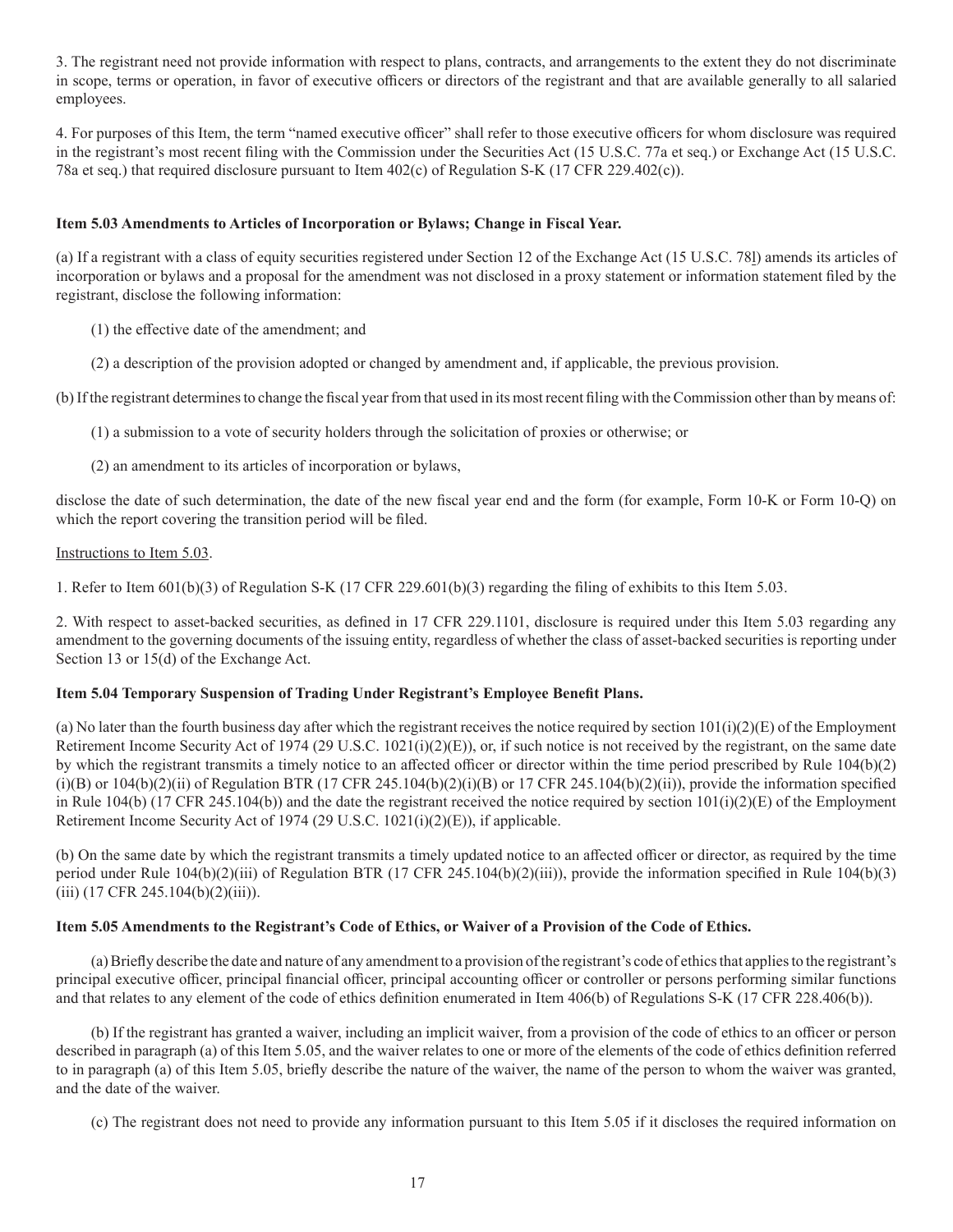its Internet website within four business days following the date of the amendment or waiver and the registrant has disclosed in its most recently filed annual report its Internet address and intention to provide disclosure in this manner. If the registrant elects to disclose the information required by this Item 5.05 through its website, such information must remain available on the website for at least a 12-month period. Following the 12-month period, the registrant must retain the information for a period of not less than five years. Upon request, the registrant must furnish to the Commission or its staff a copy of any or all information retained pursuant to this requirement.

# Instructions.

1. The registrant does not need to disclose technical, administrative or other non-substantive amendments to its code of ethics.

# 2. For purposes of this Item 5.05:

(i) The term waiver means the approval by the registrant of a material departure from a provision of the code of ethics; and

(ii) The term implicit waiver means the registrant's failure to take action within a reasonable period of time regarding a material departure from a provision of the code of ethics that has been made known to an executive officer, as defined in Rule 3b-7 (17 CFR 240.3b-7) of the registrant.

# **Section 5.06 -Change in Shell Company Status.**

If a registrant that was a shell company, other than a business combination related shell company, as those terms are defined in Rule 12b-2 under the Exchange Act (17 CFR 240.12b-2), has completed a transaction that has the effect of causing it to cease being a shell company, as defined in Rule 12b-2, disclose the material terms of the transaction. Notwithstanding General Instruction B.3. to Form 8-K, if any disclosure required by this Item 5.06 is previously reported, as that term is defined in Rule 12b-2 under the Exchange Act (17 CFR 240.12b-2), the registrant may identify the filing in which that disclosure is included instead of including that disclosure in this report.

# **Item 5.07 Submission of Matters to a Vote of Security Holders.**

If any matter was submitted to a vote of security holders, through the solicitation of proxies or otherwise, provide the following information:

(a) The date of the meeting and whether it was an annual or special meeting. This information must be provided only if a meeting of security holders was held.

(b) If the meeting involved the election of directors, the name of each director elected at the meeting, as well as a brief description of each other matter voted upon at the meeting; and state the number of votes cast for, against or withheld, as well as the number of abstentions and broker non-votes as to each such matter, including a separate tabulation with respect to each nominee for office. For the vote on the frequency of shareholder advisory votes on executive compensation required by section  $14A(a)(2)$  of the Securities Exchange Act of 1934 (15 U.S.C. 78n-1) and §240.14a-21(b), state the number of votes cast for each of 1 year, 2 years, and 3 years, as well as the number of abstentions.

(c) A description of the terms of any settlement between the registrant and any other participant (as defined in Instruction 3 to Item 4 of Schedule 14A (17 CFR 240.14a-101)) terminating any solicitation subject to Rule 14a-12(c), including the cost or anticipated cost to the registrant.

(d) No later than one hundred fifty calendar days after the end of the annual or other meeting of shareholders at which shareholders voted on the frequency of shareholder votes on the compensation of executives as required by section 14A(a)(2) of the Securities Exchange Act of 1934 (15 U.S.C. 78n-1), but in no event later than sixty calendar days prior to the deadline for submission of shareholder proposals under §240.14a-8, as disclosed in the registrant's most recent proxy statement for an annual or other meeting of shareholders relating to the election of directors at which shareholders voted on the frequency of shareholder votes on the compensation of executives as required by section  $14A(a)(2)$  of the Securities Exchange Act of 1934 (15 U.S.C. 78n-1(a)(2)), by amendment to the most recent Form 8-K filed pursuant to (b) of this Item, disclose the company's decision in light of such vote as to how frequently the company will include a shareholder vote on the compensation of executives in its proxy materials until the next required vote on the frequency of shareholder votes on the compensation of executives.

Instruction 1 to Item 5.07. The four business day period for reporting the event under this Item 5.07, other than with respect to Item 5.07(d), shall begin to run on the day on which the meeting ended. The registrant shall disclose on Form 8-K under this Item 5.07 the preliminary voting results. The registrant shall file an amended report on Form 8-K under this Item 5.07 to disclose the final voting results within four business days after the final voting results are known. However, no preliminary voting results need be disclosed under this Item 5.07 if the registrant has disclosed final voting results on Form 8-K under this Item.

Instruction 2 to Item 5.07. If any matter has been submitted to a vote of security holders otherwise than at a meeting of such security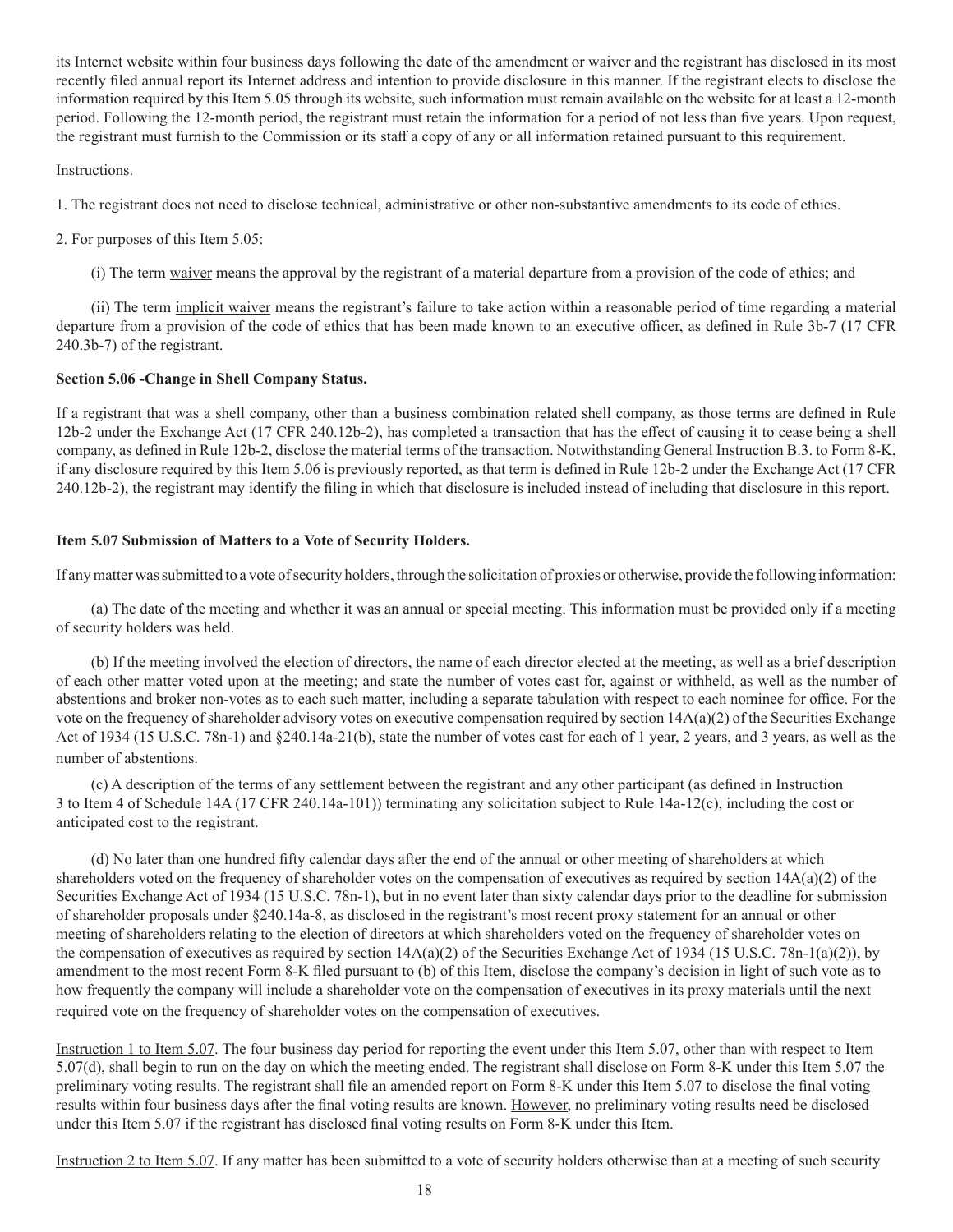holders, corresponding information with respect to such submission shall be provided. The solicitation of any authorization or consent (other than a proxy to vote at a stockholders' meeting) with respect to any matter shall be deemed a submission of such matter to a vote of security holders within the meaning of this item.

 was re-elected in its entirety, a statement to that effect in answer to paragraph (b) will suffice as an answer thereto regarding the Instruction 3 to Item 5.07. If the registrant did not solicit proxies and the board of directors as previously reported to the Commission election of directors.

Instruction 4 to Item 5.07. If the registrant has furnished to its security holders proxy soliciting material containing the information called for by paragraph (c), the paragraph may be answered by reference to the information contained in such material.

Instruction 5 to Item 5.07. A registrant may omit the information called for by this Item 5.07 if, on the date of the filing of its report on Form 8-K, the registrant meets the following conditions:

1. All of the registrant's equity securities are owned, either directly or indirectly, by a single person which is a reporting company under the Exchange Act and which has filed all the material required to be filed pursuant to Section 13, 14 or 15(d) thereof, as applicable; and

2. During the preceding thirty-six calendar months and any subsequent period of days, there has not been any material default in the payment of principal, interest, a sinking or purchase fund installment, or any other material default not cured within thirty days, with respect to any indebtedness of the registrant or its subsidiaries, and there has not been any material default in the payment of rentals under material long-term leases.

### **Item 5.08 Shareholder Director Nominations**

(a) If the registrant did not hold an annual meeting the previous year, or if the date of this year's annual meeting has been changed by more than 30 calendar days from the date of the previous year's meeting, then the registrant is required to disclose the date by which a nominating shareholder or nominating shareholder group must submit the notice on Schedule 14N (§ 240.14n–101) required pursuant to  $\S 240.14a-11(b)(10)$ , which date shall be a reasonable time before the registrant mails its proxy materials for the meeting. Where a registrant is required to include shareholder director nominees in the registrant's proxy materials pursuant to either an applicable state or foreign law provision, or a provision in the registrant's governing documents, then the registrant is required to disclose the date by which a nominating shareholder or nominating shareholder group must submit the notice on Schedule 14N required pursuant to § 240.14a–18.

(b) If the registrant is a series company as defined in Rule 18f–2(a) under the Investment Company Act of 1940 (§ 270.18f–2 of this chapter), then the registrant is required to disclose in connection with the election of directors at an annual meeting of shareholders (or, in lieu of such an annual meeting, a special meeting of shareholders) the total number of shares of the registrant outstanding and entitled to be voted (or if the votes are to be cast on a basis other than one vote per share, then the total number of votes entitled to be voted and the basis for allocating such votes) on the election of directors at such meeting of shareholders as of the end of the most recent calendar quarter.

### **Section 6 -Asset-Backed Securities**

The Items in this Section 6 apply only to asset-backed securities. Terms used in this Section 6 have the same meaning as in Item 1101 of Regulation AB (17 CFR 229.1101).

### **Item 6.01 ABS Informational and Computational Material.**

Report under this Item any ABS informational and computational material filed in, or as an exhibit to, this report.

# **Item 6.02 Change of Servicer or Trustee.**

If a servicer contemplated by Item  $1108(a)(2)$  of Regulation AB (17 CFR 229.1108(a)(2)) or a trustee has resigned or has been removed, replaced or substituted, or if a new servicer contemplated by Item 1108(a)(2) of Regulation AB or trustee has been appointed, state the date the event occurred and the circumstances surrounding the change. In addition, provide the disclosure required by Item 1108(d) of Regulation AB (17 CFR 229.1108(c)), as applicable, regarding the servicer or trustee change. If a new servicer contemplated by Item 1108(a)(3) of this Regulation AB or a new trustee has been appointed, provide the information required by Item 1108(b) through (d) of Regulation AB regarding such servicer or Item 1109 of Regulation AB (17 CFR 229.1109) regarding such trustee, as applicable.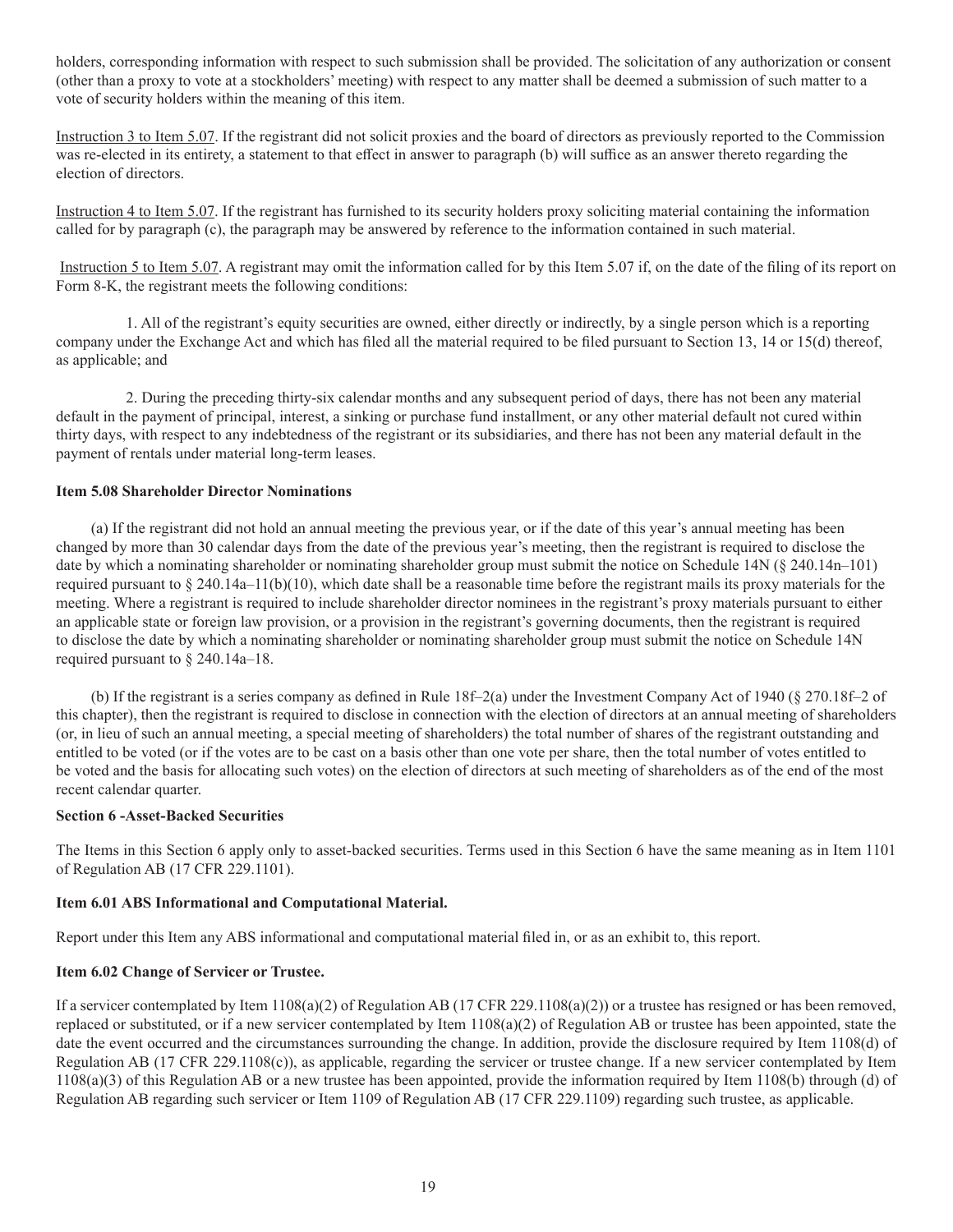### *Instruction*.

 of the required filing, the registrant shall include a statement to this effect in the filing and then must file an amendment to its Form 8-K To the extent that any information called for by this Item regarding such servicer or trustee is not determined or is unavailable at the time filing under this Item 6.02 containing such information within four business days after the information is determined or becomes available.

# **Item 6.03 Change in Credit Enhancement or Other External Support.**

(a) *Loss of existing enhancement or support*. If the depositor (or servicer if the servicer signs the report on Form 10-K (17 CFR 249.310) of the issuing entity) becomes aware that any material enhancement or support specified in Item  $1114(a)(1)$  through (3) of Regulation AB (17 CFR 229.1114(a)(1) through (3)) or Item 1115 of Regulation AB (17 CFR 229.1115) that was previously applicable regarding one or more classes of the asset-backed securities has terminated other than by expiration of the contract on its stated termination date or as a result of all parties completing their obligations under such agreement, then disclose:

- (1) the date of the termination of the enhancement;
- (2) the identity of the parties to the agreement relating to the enhancement or support;
- (3) a brief description of the terms and conditions of the enhancement or support that are material to security holders;
- (4) a brief description of the material circumstances surrounding the termination; and
- (5) any material early termination penalties paid or to be paid out of the cash flows backing the asset-backed securities.

(b) *Addition of new enhancement or support*. If the depositor (or servicer if the servicer signs the report on Form 10-K (17 CFR 249.310) of the issuing entity) becomes aware that any material enhancement specified in Item  $1114(a)(1)$  through (3) of Regulation AB (17 CFR 229.1114(a)(1) through (3)) or Item 1115 of Regulation AB (17 CFR 229.1115) has been added with respect to one or more classes of the asset-backed securities, then provide the date of addition of the new enhancement or support and the disclosure required by Items 1114 or 1115 of Regulation AB, as applicable, with respect to such new enhancement or support.

(c) *Material change to enhancement or support*. If the depositor (or servicer if the servicer signs the report on Form 10-K (17 CFR 249.310) of the issuing entity) becomes aware that any existing material enhancement or support specified in Item  $1114(a)(1)$  through (3) of Regulation AB or Item 1115 of Regulation AB with respect to one or more classes of the asset-backed securities has been materially amended or modified, disclose:

- (1) the date on which the agreement or agreements relating to the enhancement or support was amended or modified;
- $(2)$  the identity of the parties to the agreement or agreements relating to the amendment or modification; and
- (3) a brief description of the material terms and conditions of the amendment or modification.

# *Instructions*.

1. Disclosure is required under this Item whether or not the registrant is a party to any agreement regarding the enhancement or support if the loss, addition or modification of such enhancement or support materially affects, directly or indirectly, the asset-backed securities, the pool assets or the cash flow underlying the asset-backed securities.

 at the time of the required filing, the registrant shall include a statement to this effect in the filing and then must file an amendment to 2. To the extent that any information called for by this Item regarding the enhancement or support is not determined or is unavailable its Form 8-K filing under this Item 6.03 containing such information within four business days after the information is determined or becomes available.

3. The instructions to Items 1.01 and 1.02 of this Form apply to this Item.

4. Notwithstanding Items 1.01 and 1.02 of this Form, disclosure regarding changes to material enhancement or support is to be reported under this Item 6.03 in lieu of those Items.

# **Item 6.04 Failure to Make a Required Distribution.**

If a required distribution to holders of the asset-backed securities is not made as of the required distribution date under the transaction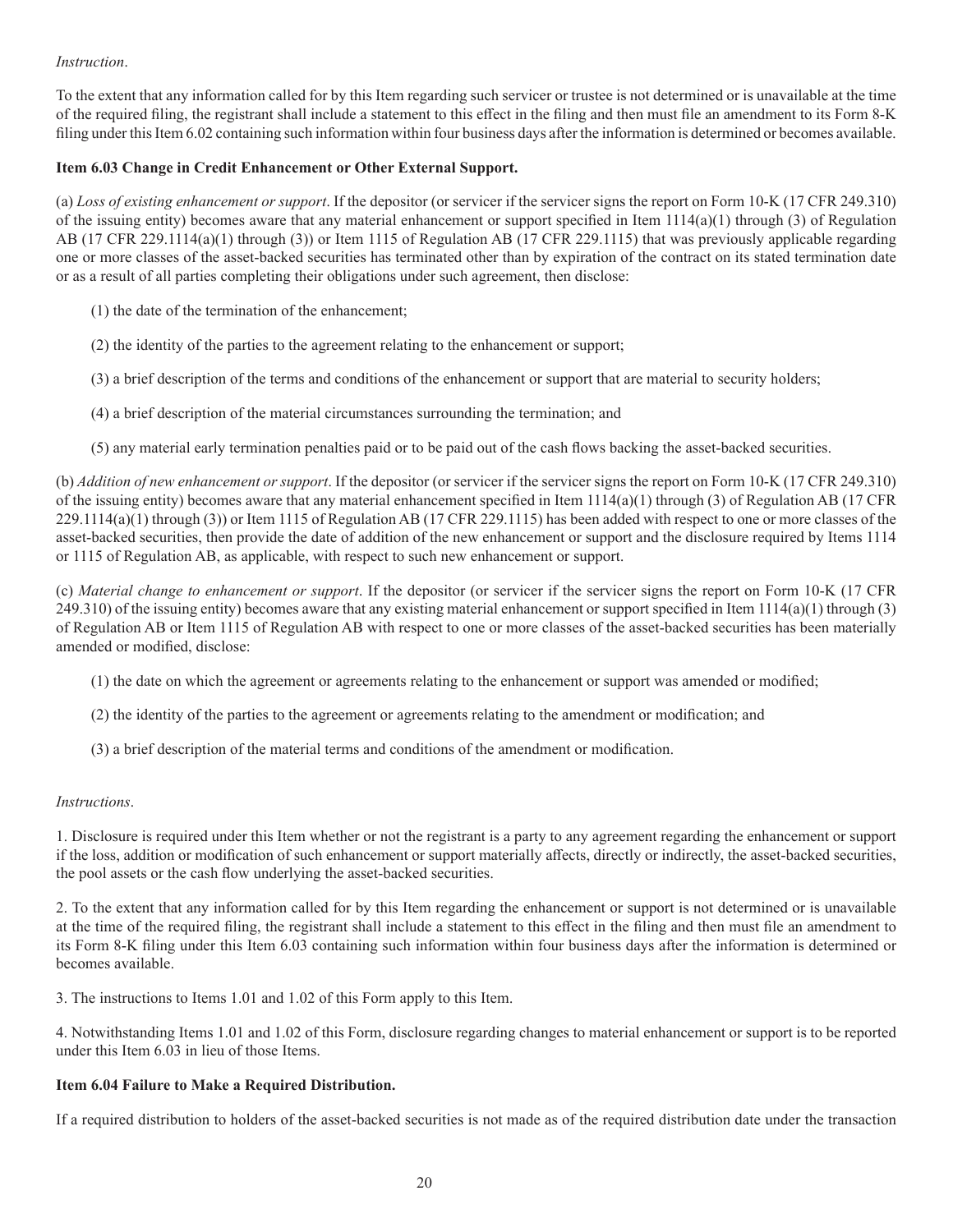documents, and such failure is material, identify the failure and state the nature of the failure to make the timely distribution.

### **Item 6.05 Securities Act Updating Disclosure.**

Regarding an offering of asset-backed securities registered on Form SF-3 (17 CFR 239.45), if any material pool characteristic of the actual asset pool at the time of issuance of the asset-backed securities differs by 5% or more (other than as a result of the pool assets converting into cash in accordance with their terms) from the description of the asset pool in the prospectus filed for the offering pursuant to Securities Act Rule 424 (17 CFR 230.424), disclose the information required by Items 1111 and 1112 of Regulation AB (17 CFR 229.1111 and 17 CFR 229.1112) regarding the characteristics of the actual asset pool. If applicable, also provide information required by Items 1108 and 1110 of Regulation AB (17 CFR 229.1108 and 17 CFR 229.1110) regarding any new servicers or originators that would be required to be disclosed under those items regarding the pool assets.

### *Instruction*.

No report is required under this Item if substantially the same information is provided in a post-effective amendment to the Securities Act registration statement or in a subsequent prospectus filed pursuant to Securities Act Rule 424 (17 CFR 230.424).

### **Item 6.06 Static Pool.**

 required by Rule 424(h) (17 CFR 230.424(h)), and by the same date of the filing of a final prospectus meeting the requirements of Regarding an offering of asset-backed securities registered on Form SF-1 (17 CFR 239.44) or Form SF-3 (17 CFR 239.45), in lieu of providing the static pool information as required by Item 1105 of Regulation AB (17 CFR 229.1105) in a form of prospectus or prospectus, an issuer may file the required information in this report or as an exhibit to this report. The static pool disclosure must be filed by the time of effectiveness of a registration statement on Form SF-1, by the same date of the filing of a form of prospectus, as section 10(a) of the Securities Act (15 U.S.C. 77j(a)) filed in accordance with Rule 424(b) (17 CFR 230.424(b)).

### Instructions.

1. Refer to Item 601(b)(106) of Regulation S-K (17 CFR 229.601(b)(106)) regarding the filing of exhibits to this Item 6.06. 2. Refer to Item 10 of Form SF-1 (17 CFR 239.44) or Item 10 of Form SF-3 (17 CFR 239.45) regarding incorporation by reference.

### **Section 7 - Regulation FD**

### **Item 7.01 Regulation FD Disclosure.**

Unless filed under Item 8.01, disclose under this item only information that the registrant elects to disclose through Form 8-K pursuant to Regulation FD (17 CFR 243.100 through 243.103).

### **Section 8 - Other Events**

### **Item 8.01 Other Events.**

The registrant may, at its option, disclose under this Item 8.01 any events, with respect to which information is not otherwise called for by this form, that the registrant deems of importance to security holders. The registrant may, at its option, file a report under this Item 8.01 disclosing the nonpublic information required to be disclosed by Regulation FD (17 CFR 243.100 through 243.103).

### **Section 9 - Financial Statements and Exhibits**

### **Item 9.01 Financial Statements and Exhibits.**

List below the financial statements, pro forma financial information and exhibits, if any, filed as a part of this report.

### (a) *Financial statements of businesses or funds acquired*.

(1) For any business acquisition or fund acquisition required to be described in answer to Item 2.01 of this form, file financial statements and any applicable supplemental information, of the business acquired specified in Rules 3-05 or 3-14 of Regulation S-X (17 CFR 210.3-05 and 210.3-14), or Rules 8-04 or 8-06 of Regulation S-X (17 CFR 210.8-04 and 210.8-06) for smaller reporting companies, or of the fund acquired specified in Rule 6-11 of Regulation S-X (17 CFR 210.6-11).

(2) The financial statements must be prepared pursuant to Regulation S-X except that supporting schedules need not be filed unless required by Rule 6-11 of Regulation S-X (17 CFR 210.6-11). A manually signed accountant's report should be provided pursuant to Rule 2-02 of Regulation S-X (17 CFR 210.2-02).

 calendar days after the date that the initial report on Form 8-K must be filed. If the financial statements are not included in the initial (3) Financial statements required by this item may be filed with the initial report, or by amendment not later than 71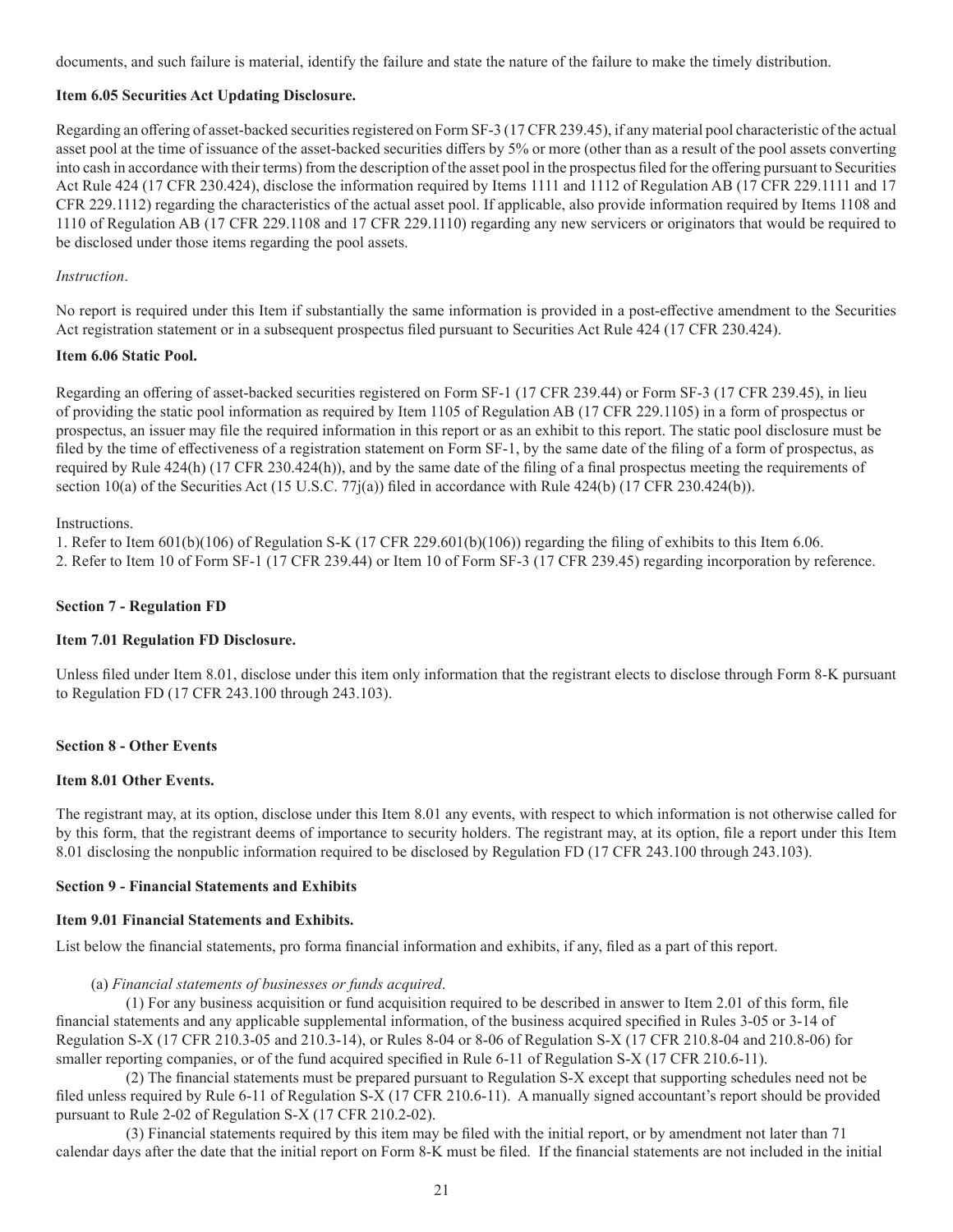report, the registrant should so indicate in the Form 8-K report and state when the required financial statements will be filed.

The registrant may, at its option, include unaudited financial statements in the initial report on Form 8-K.

#### (b) *Pro forma financial information.*

(1) For any transaction required to be described in answer to Item 2.01 of this form, file any pro forma financial information that would be required pursuant to Article 11 of Regulation S-X (17 CFR 210) or Rule 8-05 of Regulation S-X (17 CFR 210.8-05) for smaller reporting companies unless it involves the acquisition of a fund subject to Rule 6-11 of Regulation S-X (17 CFR 210.6-11).

(2) The provisions of paragraph (a)(3) of this Item 9.01 must also apply to pro forma financial information relative to the acquired business.

(c) *Shell company transactions.* The provisions of paragraph (a)(3) and (b)(2) of this Item do not apply to the financial statements or pro forma financial information required to be filed under this Item with regard to any transaction required to be described in answer to Item 2.01 of this Form by a registrant that was a shell company, other than a business combination related shell company, as those terms are defined in Rule 12b-2 under the Exchange Act (17 CFR 240.12b-2), immediately before that transaction. Accordingly, with regard to any transaction required to be described in answer to Item 2.01 of this Form by a registrant that was a shell company, other than a business combination related shell company, immediately before that transaction, the financial statements and pro forma financial information required by this Item must be filed in the initial report. Notwithstanding General Instruction B.3. to Form 8-K, if any financial statement or any financial information required to be filed in the initial report by this Item 9.01(c) is previously reported, as that term is defined in Rule 12b-2 under the Exchange Act (17 CFR 240.12b-2), the registrant may identify the filing in which that disclosure is included instead of including that disclosure in the initial report.

 (d) *Exhibits*. The exhibits shall be deemed to be filed or furnished, depending on the relevant item requiring such exhibit, in accordance with the provisions of Item 601 of Regulation S-K (17 CFR 229.601)and Instruction B.2 to this form.

#### Instruction.

During the period after a registrant has reported an acquisition pursuant to Item 2.01 of this form, until the date on which the financial statements specified by this Item 9.01 must be filed, the registrant will be deemed current for purposes of its reporting obligations under Section 13(a) or 15(d) of the Exchange Act (15 U.S.C. 78m or 78o(d)). With respect to filings under the Securities Act, however, registration statements will not be declared effective and post-effective amendments to registration statements will not be declared effective unless fi nancial statements meeting the requirements of Rule 3-05, Rule 3-14, Rule 6-11, Rule 8-04, and Rule 8-06 of Regulation S-X (17 CFR 210.3-05, 210.3-14, 210.6-11, 210.8-04, and 210.8-06), as applicable, are provided. In addition, offerings should not be made pursuant to effective registration statements, or pursuant to Rule 506 of Regulation D (17 CFR 230.506) where any purchasers are not accredited investors under Rule 501(a) of that Regulation, until the audited financial statements required by Rule 3-05, Rule 3-14, Rule

6-11, Rule 8-04, and Rule 8-06 of Regulation S-X (17 CFR 210.3-05, 210.3-14, 210.6-11, 210.8-04, and 210.8-06), as applicable, are filed; provided, however, that the following offerings or sales of securities may proceed notwithstanding that financial statements of the acquired business have not been filed:

(a) offerings or sales of securities upon the conversion of outstanding convertible securities or upon the exercise of outstanding warrants or rights;

- (b) dividend or interest reinvestment plans;
- (c) employee benefit plans;
- (d) transactions involving secondary offerings; or
- (e) sales of securities pursuant to Rule 144 (17 CFR 230.144).